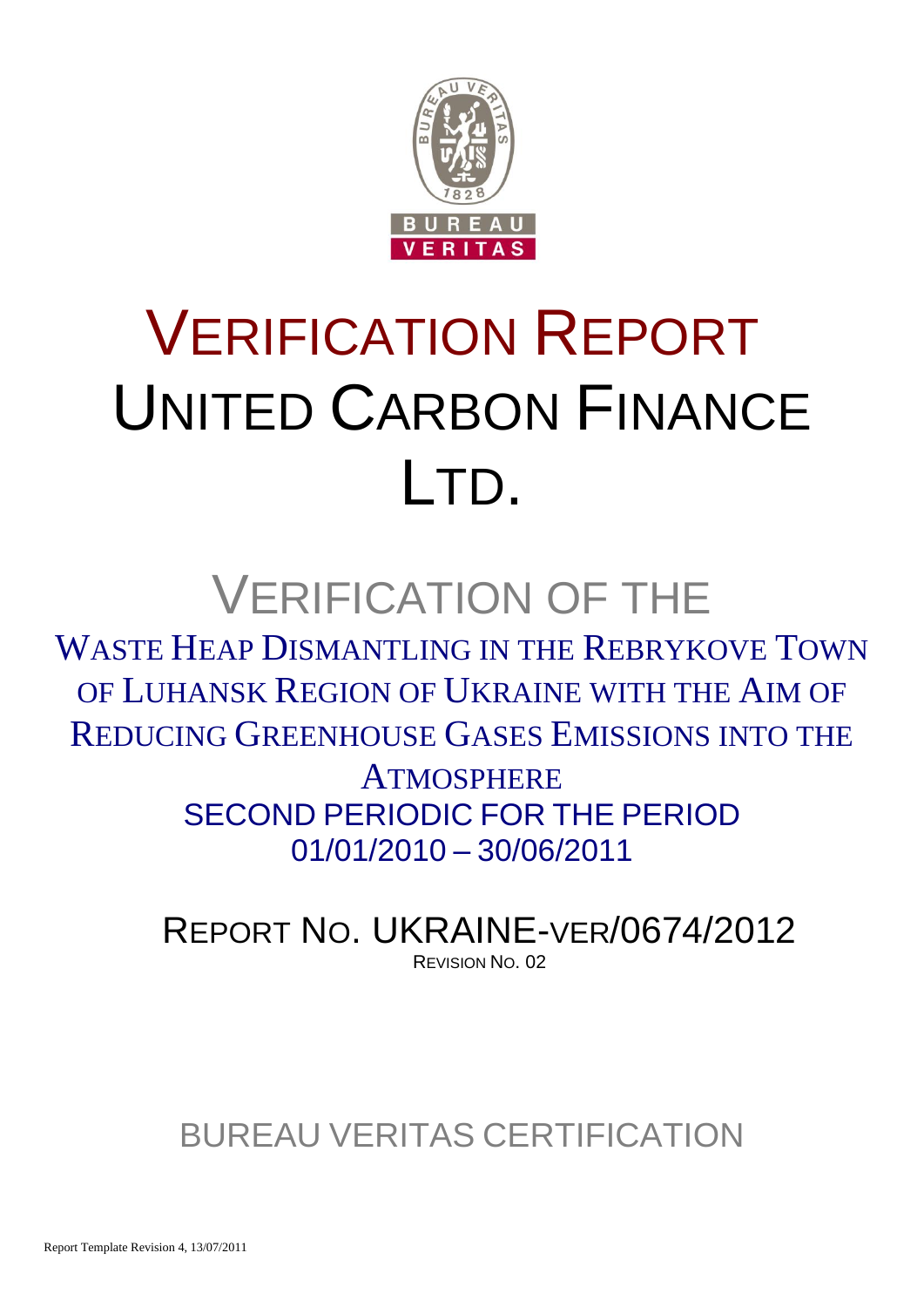Date of first issue: <br> <u>Organizational unit:</u>

#### Report No: UKRAINE-ver/0674/2012



#### VERIFICATION REPORT

| 07/08/2012                                                                                                                                                                                                                                                                                                                                                                                                                                                                                                                                                                                                                                                                                                                                                    | <b>Bureau Veritas Certification</b><br><b>Holding SAS</b>                                                                                                                                                                                                                                                                                                                                                                                                                                                                                                                                                                                                                               |  |  |  |  |
|---------------------------------------------------------------------------------------------------------------------------------------------------------------------------------------------------------------------------------------------------------------------------------------------------------------------------------------------------------------------------------------------------------------------------------------------------------------------------------------------------------------------------------------------------------------------------------------------------------------------------------------------------------------------------------------------------------------------------------------------------------------|-----------------------------------------------------------------------------------------------------------------------------------------------------------------------------------------------------------------------------------------------------------------------------------------------------------------------------------------------------------------------------------------------------------------------------------------------------------------------------------------------------------------------------------------------------------------------------------------------------------------------------------------------------------------------------------------|--|--|--|--|
| Client:<br>United Carbon Finance Ltd.                                                                                                                                                                                                                                                                                                                                                                                                                                                                                                                                                                                                                                                                                                                         | Client ref.:<br><b>Tahir Musayev</b>                                                                                                                                                                                                                                                                                                                                                                                                                                                                                                                                                                                                                                                    |  |  |  |  |
| Summary:<br>Bureau Veritas Certification has made the second periodic verification of the "Waste Heap Dismantling in the<br>Rebrykove Town of Luhansk Region of Ukraine with the Aim of Reducing Greenhouse Gases Emissions into<br>the Atmosphere" project of «Temp LTD-A» LLC located in located in Antracite, Rovenky, Krasnyi Luch Towns,<br>Luhansk region, Ukraine, and applying JI specific approach, on the basis of UNFCCC criteria for the JI, as well<br>as criteria given to provide for consistent project operations, monitoring and reporting. UNFCCC criteria refer to<br>Article 6 of the Kyoto Protocol, the JI rules and modalities and the subsequent decisions by the JI Supervisory<br>Committee, as well as the host country criteria. |                                                                                                                                                                                                                                                                                                                                                                                                                                                                                                                                                                                                                                                                                         |  |  |  |  |
|                                                                                                                                                                                                                                                                                                                                                                                                                                                                                                                                                                                                                                                                                                                                                               | The verification scope is defined as a periodic independent review and ex post determination by the Accredited<br>Entity of the monitored reductions in GHG emissions during defined verification period, and consisted of the<br>following three phases: i) desk review of the monitoring report against project design and the baseline and<br>monitoring plan; ii) follow-up interviews with project stakeholders; iii) resolution of outstanding issues and the<br>issuance of the final verification report and opinion. The overall verification, from Contract Review to<br>Verification Report & Opinion, was conducted using Bureau Veritas Certification internal procedures. |  |  |  |  |
| Actions Requests (CR, CAR and FAR), presented in Appendix A.                                                                                                                                                                                                                                                                                                                                                                                                                                                                                                                                                                                                                                                                                                  | The first output of the verification process is a list of Clarification, Corrective Actions Requests, Forward                                                                                                                                                                                                                                                                                                                                                                                                                                                                                                                                                                           |  |  |  |  |
| In summary, Bureau Veritas Certification confirms that the project is implemented as planned and described in<br>approved project design documents. Installed equipment being essential for generating emission reduction<br>runs reliably and is calibrated appropriately. The monitoring system is in place and the project is generating<br>GHG emission reductions. The GHG emission reduction is calculated accurately and without material errors,<br>omissions, or misstatements, and the ERUs issued totalize 2263902 tonnes of CO2 equivalent for the<br>monitoring period from 01/01/2010 to 30/06/2011.                                                                                                                                            |                                                                                                                                                                                                                                                                                                                                                                                                                                                                                                                                                                                                                                                                                         |  |  |  |  |
|                                                                                                                                                                                                                                                                                                                                                                                                                                                                                                                                                                                                                                                                                                                                                               | Our opinion relates to the project's GHG emissions and resulting GHG emission reductions reported and<br>related to the approved project baseline and monitoring, and its associated documents.                                                                                                                                                                                                                                                                                                                                                                                                                                                                                         |  |  |  |  |
| Report No.:<br>Subject Group:<br>UKRAINE-ver/0674/2012<br>JI                                                                                                                                                                                                                                                                                                                                                                                                                                                                                                                                                                                                                                                                                                  |                                                                                                                                                                                                                                                                                                                                                                                                                                                                                                                                                                                                                                                                                         |  |  |  |  |
| Project title:<br>"Waste Heap Dismantling in the Rebrykove Town of<br>Luhansk Region of Ukraine with the Aim of Reducing<br>Greenhouse Gases Emissions into the Atmosphere"                                                                                                                                                                                                                                                                                                                                                                                                                                                                                                                                                                                   |                                                                                                                                                                                                                                                                                                                                                                                                                                                                                                                                                                                                                                                                                         |  |  |  |  |
| Work carried out by:<br>Kateryna Zinevych - Team Leader, Lead Verifier<br>Sergiy Kustovskyy - Team Member, Verifier<br>Vladimir Lukin - Team member, Technical specialist<br>Work reviewed by:                                                                                                                                                                                                                                                                                                                                                                                                                                                                                                                                                                |                                                                                                                                                                                                                                                                                                                                                                                                                                                                                                                                                                                                                                                                                         |  |  |  |  |
| Ivan Sokolov - Internal Technical Reviewer<br>Alexey Kulakov - Technical Specialist                                                                                                                                                                                                                                                                                                                                                                                                                                                                                                                                                                                                                                                                           | $\boxtimes$<br>No distribution without permission from the<br>Client or responsible organizational unit                                                                                                                                                                                                                                                                                                                                                                                                                                                                                                                                                                                 |  |  |  |  |
| Work approved by:<br>Ivan Sokolov - Climate Change Operational<br>Manager                                                                                                                                                                                                                                                                                                                                                                                                                                                                                                                                                                                                                                                                                     | Limited distribution.                                                                                                                                                                                                                                                                                                                                                                                                                                                                                                                                                                                                                                                                   |  |  |  |  |
| Date of this revision:<br>Rev. No.:<br>Number of pages:<br>11/09/2012<br>02<br>28                                                                                                                                                                                                                                                                                                                                                                                                                                                                                                                                                                                                                                                                             | Unrestricted distribution                                                                                                                                                                                                                                                                                                                                                                                                                                                                                                                                                                                                                                                               |  |  |  |  |

1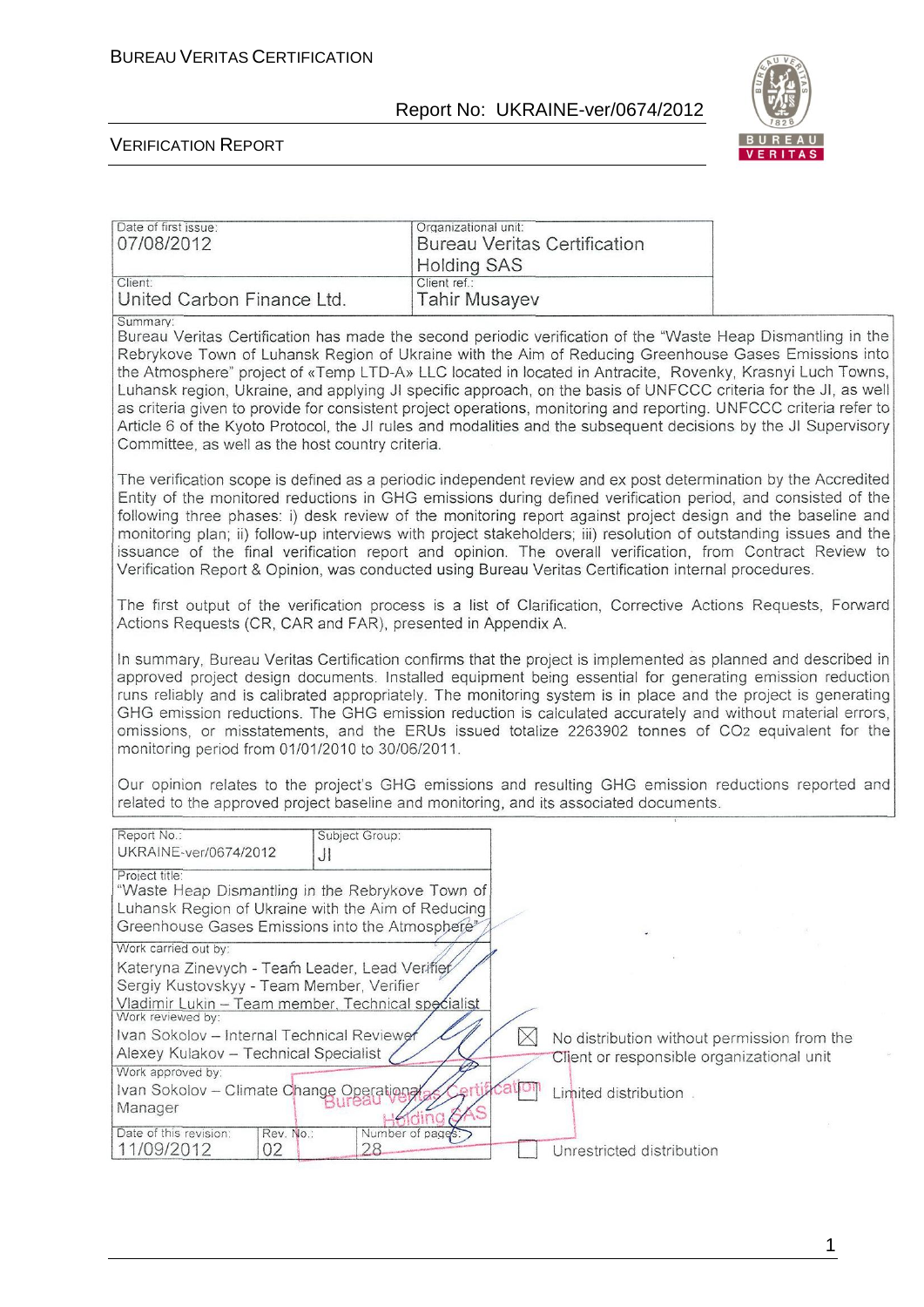VERIFICATION REPORT

### *Table of Contents Page*

| 1              |                                                                                |                |
|----------------|--------------------------------------------------------------------------------|----------------|
| 1.1            | Objective                                                                      | 3              |
| 1.2            | Scope                                                                          | 3              |
| 1.3            | <b>Verification Team</b>                                                       | 3              |
| $\overline{2}$ |                                                                                |                |
| 2.1            | <b>Review of Documents</b>                                                     | $\overline{4}$ |
| 2.2            | Follow-up Interviews                                                           | $\overline{4}$ |
| 2.3            | Resolution of Clarification, Corrective and Forward Action Requests            | 5              |
| 3              |                                                                                |                |
| 3.1            | Remaining issues and FARs from previous verifications                          | 6              |
| 3.2            | Project approval by Parties involved (90-91)                                   | 6              |
| 3.3            | Project implementation (92-93)                                                 | 6              |
| 3.4            | Compliance of the monitoring plan with the monitoring methodology<br>$(94-98)$ | $\overline{7}$ |
| 3.5            | Revision of monitoring plan (99-100)                                           | 8              |
| 3.6            | Data management (101)                                                          | 8              |
| 3.7            | Verification regarding programmes of activities (102-110)                      | 8              |
| 4              |                                                                                |                |
| 5              |                                                                                |                |
|                |                                                                                |                |

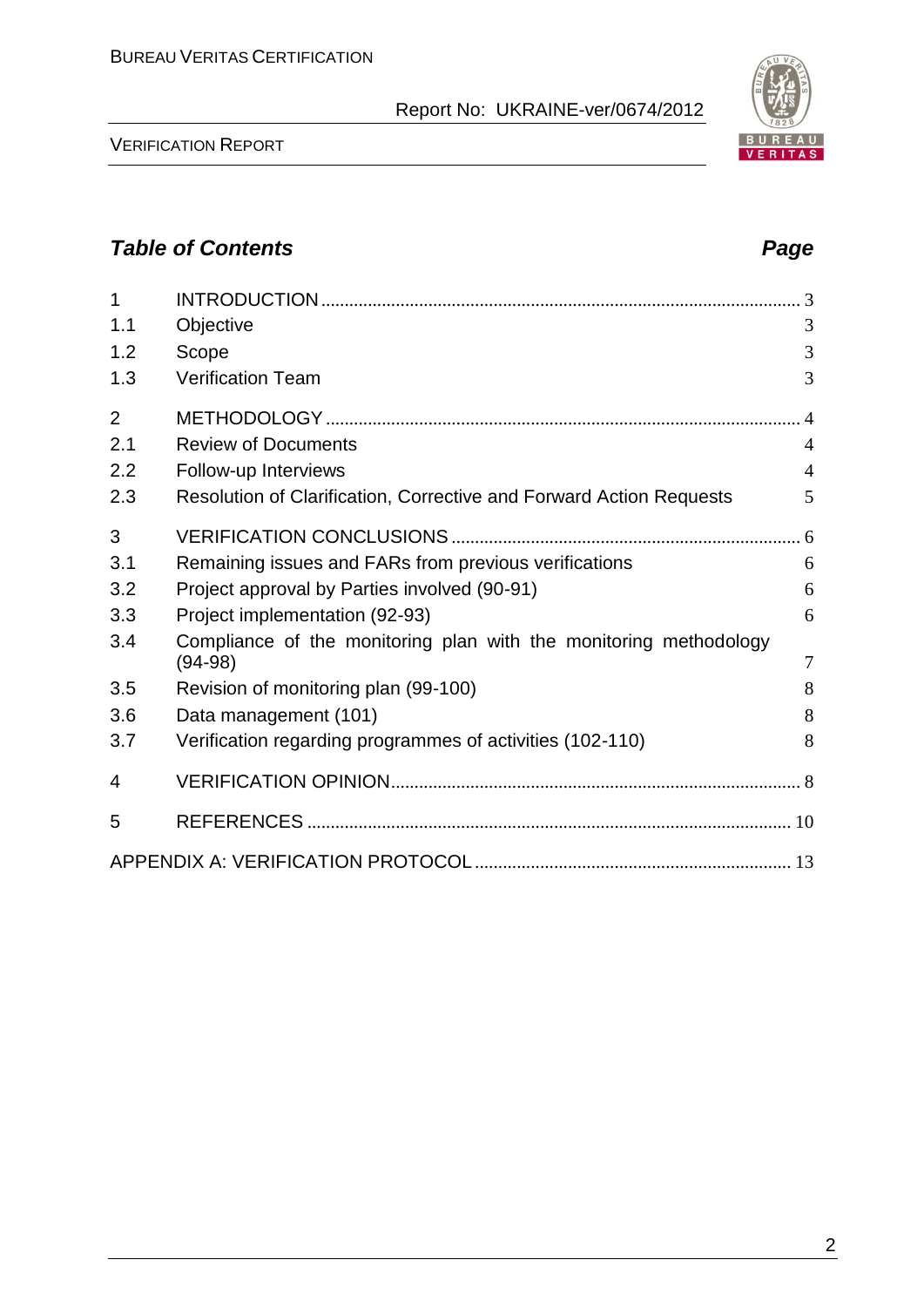

VERIFICATION REPORT

#### **1 INTRODUCTION**

United Carbon Finance Ltd. has commissioned Bureau Veritas Certification to verify the emissions reductions of its JI project "Waste Heap Dismantling in the Rebrykove Town of Luhansk Region of Ukraine with the Aim of Reducing Greenhouse Gases Emissions into the Atmosphere" (hereafter called "the project") at Sverdlovsk, Luhansk region, Ukraine.

This report summarizes the findings of the verification of the project, performed on the basis of UNFCCC criteria, as well as criteria given to provide for consistent project operations, monitoring and reporting.

#### **1.1 Objective**

Verification is the periodic independent review and ex post determination by the Accredited Independent Entity of the monitored reductions in GHG emissions during defined verification period.

The objective of verification can be divided in Initial Verification and Periodic Verification.

UNFCCC criteria refer to Article 6 of the Kyoto Protocol, the JI rules and modalities and the subsequent decisions by the JI Supervisory Committee, as well as the host country criteria.

#### **1.2 Scope**

The verification scope is defined as an independent and objective review of the project design document, the project's baseline study, monitoring plan and monitoring report, and other relevant documents. The information in these documents is reviewed against Kyoto Protocol requirements, UNFCCC rules and associated interpretations.

The verification is not meant to provide any consulting towards the Client. However, stated requests for clarifications, corrective and/or forward actions may provide input for improvement of the project monitoring towards reductions in the GHG emissions.

#### **1.3 Verification Team**

The verification team consists of the following personnel:

Kateryna Zinevych Bureau Veritas Certification Team Leader, Climate Change Lead Verifier

Sergiy Kustovskyy Bureau Veritas Certification Team Member, Climate Change Verifier

Vladimir Lukin Bureau Veritas Certification Technical specialist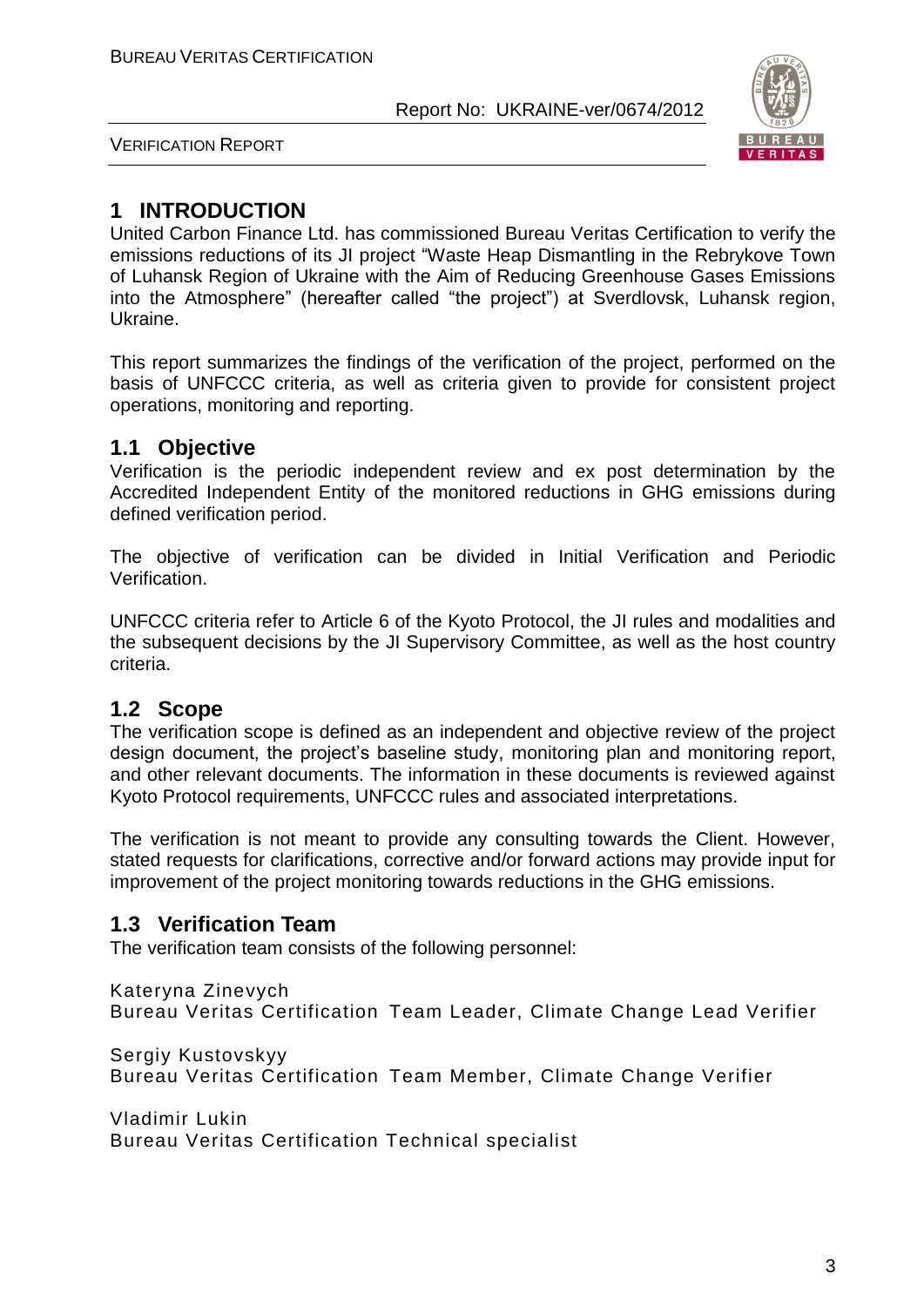

VERIFICATION REPORT

This determination report was reviewed by:

Ivan Sokolov Bureau Veritas Certification Internal Technical Reviewer

Alexey Kulakov Bureau Veritas Certification Technical Specialist

#### **2 METHODOLOGY**

The overall verification, from Contract Review to Verification Report & Opinion, was conducted using Bureau Veritas Certification internal procedures.

In order to ensure transparency, a verification protocol was customized for the project, according to the version 01 of the Joint Implementation Determination and Verification Manual, issued by the Joint Implementation Supervisory Committee at its 19 meeting on 04/12/2009. The protocol shows, in a transparent manner, criteria (requirements), means of verification and the results from verifying the identified criteria. The verification protocol serves the following purposes:

- It organizes, details and clarifies the requirements a JI project is expected to meet;
- It ensures a transparent verification process where the verifier will document how a particular requirement has been verified and the result of the verification.

The completed verification protocol is enclosed in Appendix A to this report.

#### **2.1 Review of Documents**

The Monitoring Report (MR) submitted by United Carbon Finance Ltd. and additional background documents related to the project design and baseline, i.e. country Law, Project Design Document (PDD) and/or Guidance on criteria for baseline setting and monitoring, Host party criteria, Kyoto Protocol, Clarifications on Verification Requirements to be Checked by an Accredited Independent Entity were reviewed.

The verification findings presented in this report relate to the Monitoring Report version(s) 01, 02 and project as described in the determined PDD.

#### **2.2 Follow-up Interviews**

On 06/08/2012 Bureau Veritas Certification performed on-site interviews with project stakeholders to confirm selected information and to resolve issues identified in the document review. Representatives of United Carbon Finance Ltd. and Temp LTD-A were interviewed (see References). The main topics of the interviews are summarized in Table 1.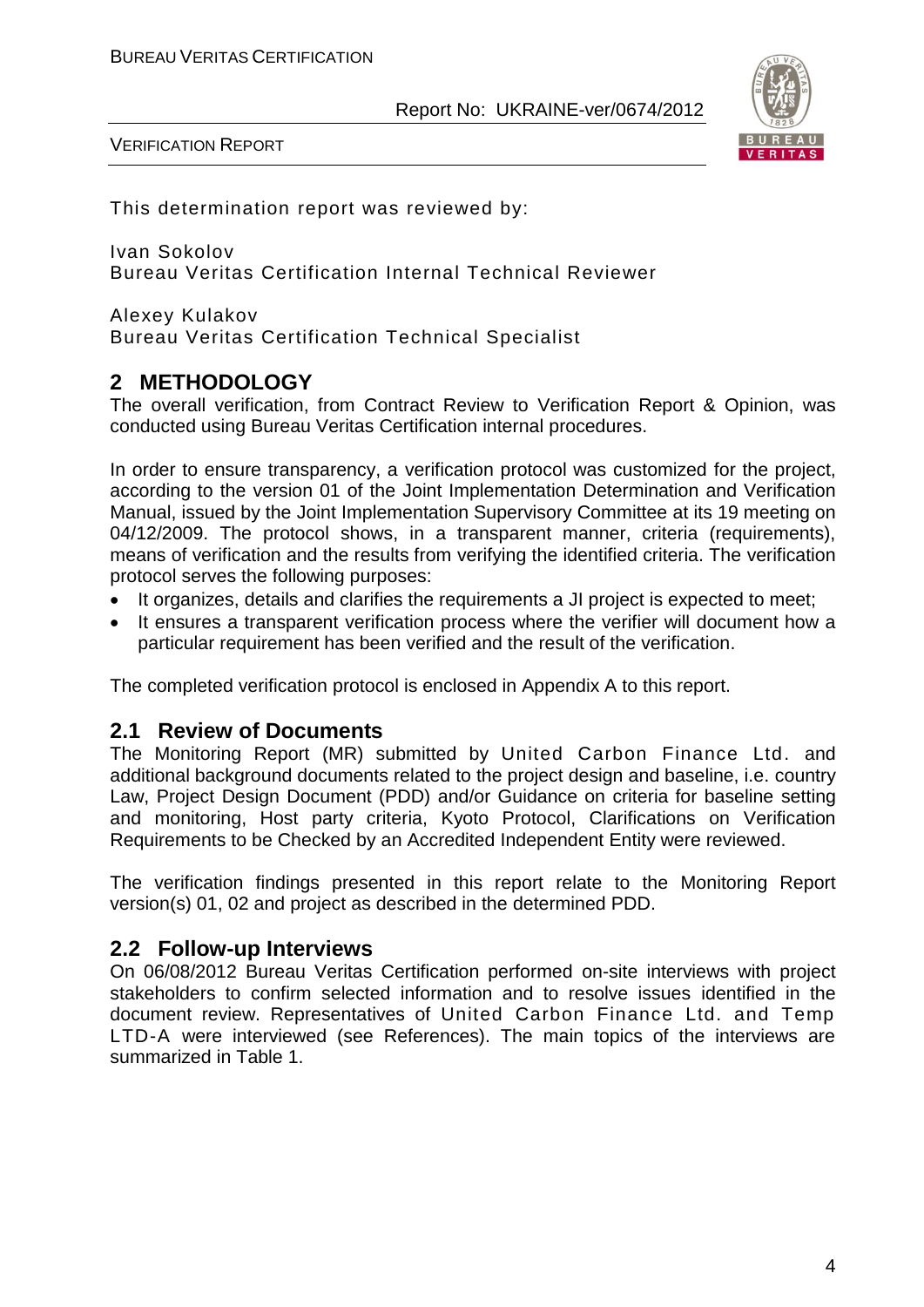

VERIFICATION REPORT

#### **Table 1 Interview topics**

| Interviewed<br>organization | <b>Interview topics</b>                                          |
|-----------------------------|------------------------------------------------------------------|
| Temp LTD-A                  | Organizational structure                                         |
|                             | Responsibilities and authorities                                 |
|                             | Roles and responsibilities for data collection and<br>processing |
|                             | Installation of equipment                                        |
|                             | Data logging, archiving and reporting                            |
|                             | Metering equipment control                                       |
|                             | Metering record keeping system, database                         |
|                             | IT management                                                    |
|                             | Training of personnel                                            |
|                             | Quality management procedures and technology                     |
|                             | Internal audits and check-ups                                    |
| <b>United Carbon</b>        | Baseline methodology                                             |
| Finance Ltd.                | Monitoring plan                                                  |
|                             | Monitoring report                                                |
|                             | <b>Excel spreadsheets</b>                                        |

#### **2.3 Resolution of Clarification, Corrective and Forward Action Requests**

The objective of this phase of the verification is to raise the requests for corrective actions and clarification and any other outstanding issues that needed to be clarified for Bureau Veritas Certification positive conclusion on the GHG emission reduction calculation.

If the Verification Team, in assessing the monitoring report and supporting documents, identifies issues that need to be corrected, clarified or improved with regard to the monitoring requirements, it should raise these issues and inform the project participants of these issues in the form of:

(a) Corrective action request (CAR), requesting the project participants to correct a mistake that is not in accordance with the monitoring plan;

(b) Clarification request (CL), requesting the project participants to provide additional information for the Verification Team to assess compliance with the monitoring plan;

(c) Forward action request (FAR), informing the project participants of an issue, relating to the monitoring that needs to be reviewed during the next verification period.

The Verification Team will make an objective assessment as to whether the actions taken by the project participants, if any, satisfactorily resolve the issues raised, if any, and should conclude its findings of the verification.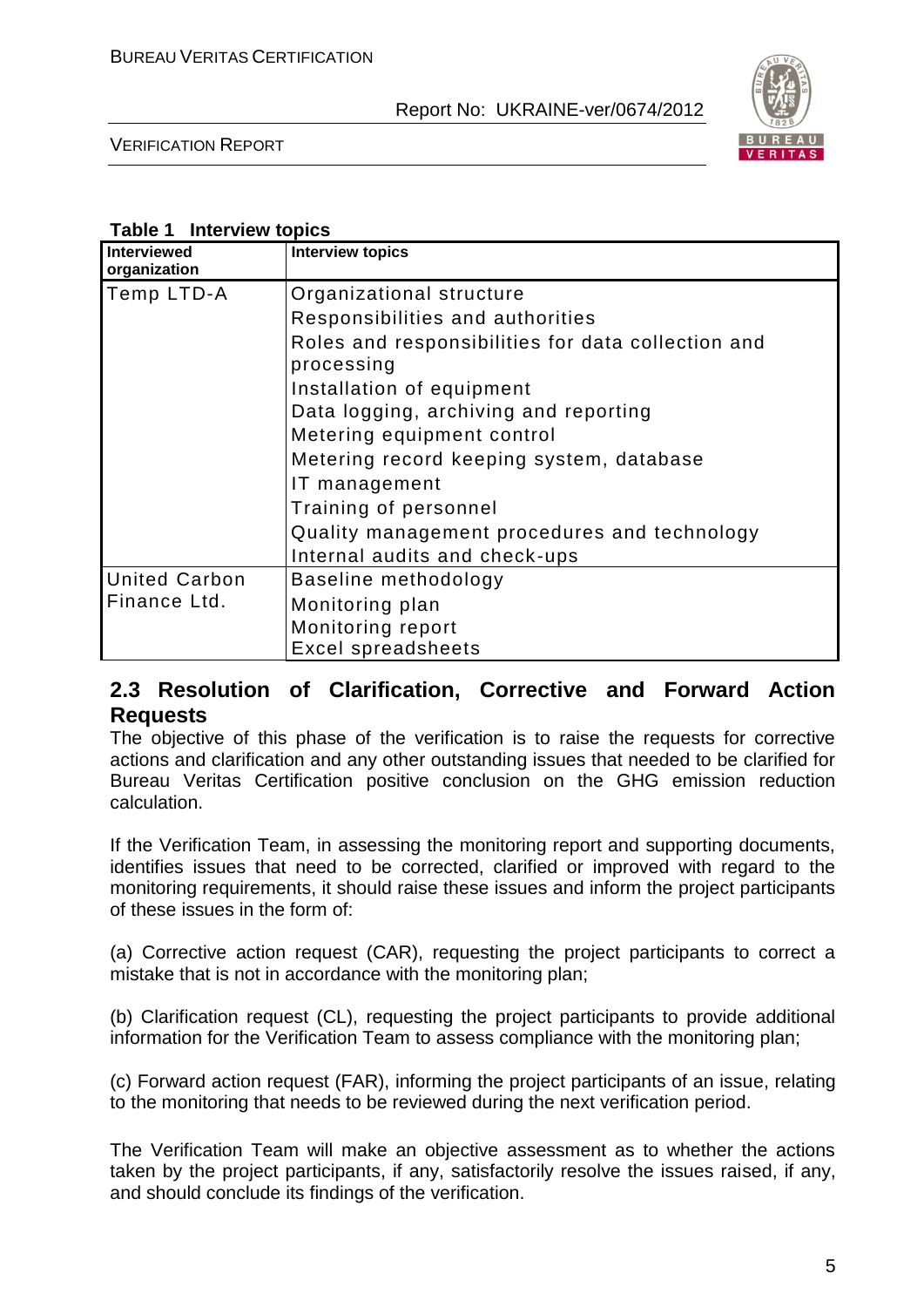

VERIFICATION REPORT

To guarantee the transparency of the verification process, the concerns raised are documented in more detail in the verification protocol in Appendix A.

#### **3 VERIFICATION CONCLUSIONS**

In the following sections, the conclusions of the verification are stated.

The findings from the desk review of the original monitoring documents and the findings from interviews during the follow up visit are described in the Verification Protocol in Appendix A.

The Clarification, Corrective and Forward Action Requests are stated, where applicable, in the following sections and are further documented in the Verification Protocol in Appendix A. The verification of the Project resulted in 10 Corrective Action Requests and 2 Clarification Requests.

The number between brackets at the end of each section corresponds to the DVM paragraph.

#### **3.1 Remaining issues and FARs from previous verifications**

No FARs were raised during previous verification.

#### **3.2 Project approval by Parties involved (90-91)**

Written project approval by the Ukraine #2264/23/7 dated 17/08/2012 has been issued by the State Environmental Investment Agency of Ukraine.

Written project approval by the Netherland Designated Focal Point was received for the proposed project, reference 2012JI40, dated 10/09/2012.

The abovementioned written approvals are unconditional.

The identified areas of concern as to the Project approval by Parties involved, project participants responses and Bureau Veritas Certification's conclusions are described in Appendix A to this report (refer to CAR 01, CAR 02).

#### **3.3 Project implementation (92-93)**

The proposed project is a progressive project that envisages processing and dismantling of the waste heaps, which are located in the Luhansk Region of Ukraine.

The main idea of the project is to process waste heaps originated due to coal extraction from mines. Coal extraction from the mine's waste heap will prevent greenhouse gas emissions into the atmosphere as if in the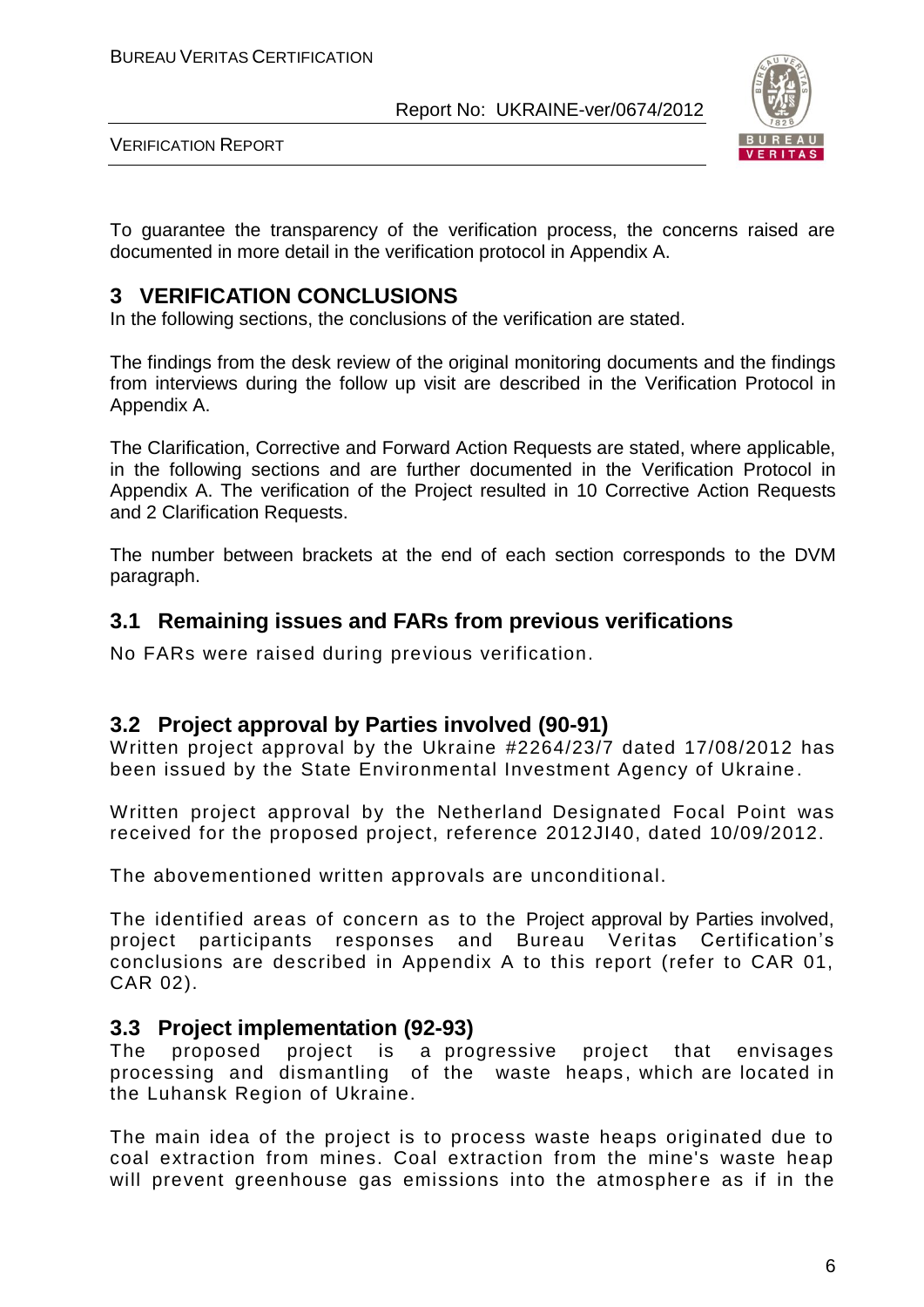

VERIFICATION REPORT

case of spontaneous burning and will produce additional amount of coal instead of its mining. Emission reductions due to the implementation of this project will come from three major sources:

Removing the source of green-house gas emissions from the burning / slow burning waste heap by the extraction of non -combusted coal contained in a waste heap;

Negative leakage through reduced fugitive emissions of methane due to the replacement of coal that would have been mined, by the coal extracted from the heap under the project activity.

Reduce electricity consumption at waste heap dismantling in comparison with energy consumption at coal mine.

The Project is aimed at coal extraction from the mine's waste heaps of the Luhansk Region of Ukraine. These waste heaps have been accumulated some time before the start of the project activity from the mining waste of underground mines. Project activity will prevent greenhouse gas emissions into the atmosphere during combustion of the heaps and will contribute an additional amount of coal, without the need for mining. The Project activities include installation of the equipment for coal extraction and beneficiation near the processing waste heaps and applying special machinery that will perform preparation, loading and transportation of the rock from the waste heaps to the beneficiation factory. After purifying of the matter, the extracted coal will be sold for heat and power generation and the remaining bare rock will be utilized for land engineering and road building.

The project has been operational for the whole monitoring period.

The identified areas of concern as to the project implementation, project participants responses and Bureau Veritas Certification's conclusions are described in Appendix A to this report (refer to CL 01, CL 02).

#### **3.4 Compliance of the monitoring plan with the monitoring methodology (94-98)**

The monitoring occurred in accordance with the monitoring plan included in the PDD regarding which the determination has been deemed final and is so listed on the UNFCCC JI website.

For calculating the emission reductions, key factors influencing the baseline emissions and the activity level of the project and the emissions as well as risks associated with the project were taken into account, as appropriate.

Data sources used for calculating emission reductions are clearly identified, reliable and transparent.

Emission factors, including default emission factors, are selected by carefully balancing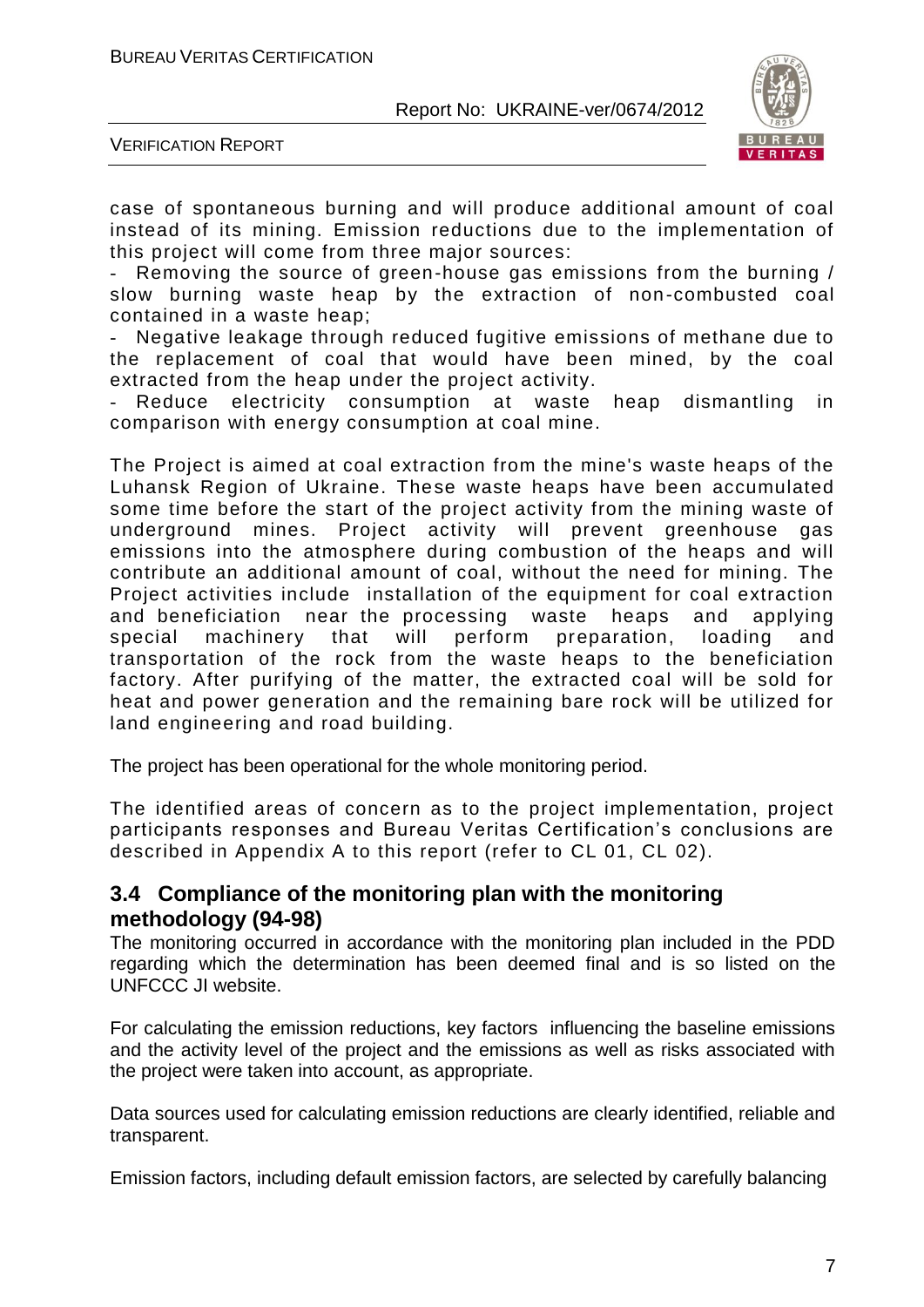

VERIFICATION REPORT

accuracy and reasonableness, and appropriately justified of the choice.

The calculation of emission reductions is based on conservative assumptions and the most plausible scenarios in a transparent manner.

The identified areas of concern as to the compliance of the monitoring plan with the monitoring methodology, project participants responses and Bureau Veritas Certification's conclusions are described in Appendix A to this report (refer to CARs 03 - 06).

#### **3.5 Revision of monitoring plan (99-100)**

Not applicable

#### **3.6 Data management (101)**

The data and their sources, provided in monitoring report, are clearly identified, reliable and transparent.

The implementation of data collection procedures is in accordance with the monitoring plan, including the quality control and quality assurance procedures. These procedures are mentioned in the section "References" of this report.

The function of the monitoring equipment, including its calibration status, is in order.

The evidence and records used for the monitoring are maintained in a traceable manner.

The data collection and management system for the project is in accordance with the monitoring plan.

The identified areas of concern as to the data managemet, project participants responses and Bureau Veritas Certification's conclusions are described in Appendix A to this report (refer to CARs 07 - 10).

#### **3.7 Verification regarding programmes of activities (102-110)**

Not applicable.

#### **4 VERIFICATION OPINION**

Bureau Veritas Certification has performed the second periodic verification of the "Waste Heap Dismantling in the Rebrykove Town of Luhansk Region of Ukraine with the Aim of Reducing Greenhouse Gases Emissions into the Atmosphere" Project in Ukraine, which applies JI specific approach. The verification was performed on the basis of UNFCCC criteria and host country criteria and also on the criteria given to provide for consistent project operations, monitoring and reporting.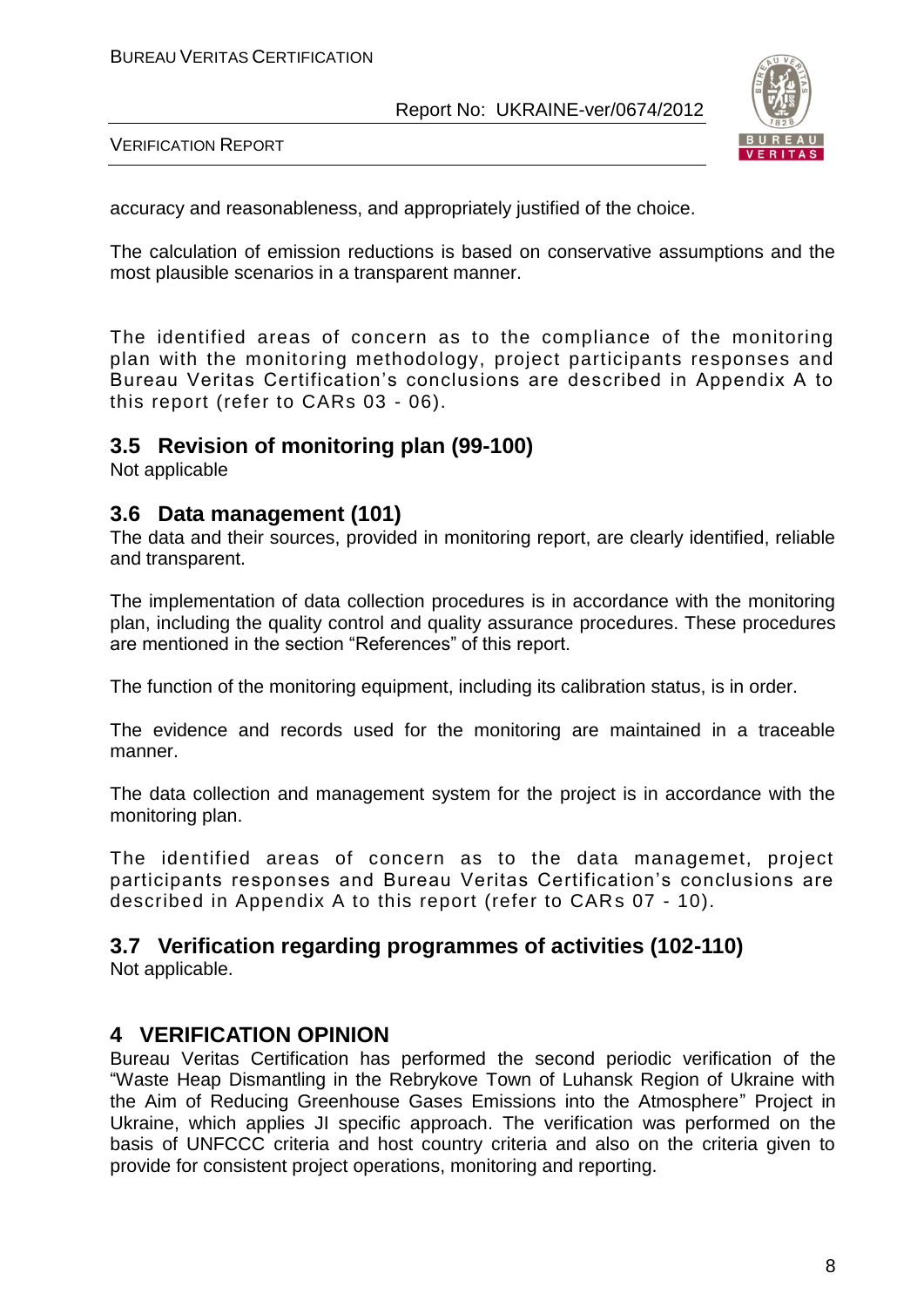

VERIFICATION REPORT

The verification consisted of the following three phases: i) desk review of the monitoring report against the project design and the baseline and monitoring plan; ii) follow-up interviews with project stakeholders; iii) resolution of outstanding issues and the issuance of the final verification report and opinion.

The management of United Carbon Finance Ltd is responsible for the preparation of the GHG emissions data and the reported GHG emissions reductions of the project on the basis set out within the project Monitoring Plan indicated in the final PDD version. The development and maintenance of records and reporting procedures in accordance with that plan, including the calculation and determination of GHG emission reductions from the project, is the responsibility of the management of the project.

Bureau Veritas Certification verified the Project Monitoring Report version 02 for the reporting period as indicated below. Bureau Veritas Certification confirms that the project is implemented as planned and described in approved project design documents. Installed equipment being essential for generating emission reduction runs reliably and is calibrated appropriately. The monitoring system is in place and the project is generating GHG emission reductions.

Bureau Veritas Certification can confirm that the GHG emission reduction is accurately calculated and is free of material errors, omissions, or misstatements. Our opinion relates to the project's GHG emissions and resulting GHG emissions reductions reported and related to the approved project baseline and monitoring, and its associated documents. Based on the information we have seen and evaluated, we confirm, with a reasonable level of assurance, the following statement:

Reporting period: From 01.01.2010 to 30.06.2011

| For the period from 01.01.2010 to 31.12.2010 |                                    |
|----------------------------------------------|------------------------------------|
|                                              | 1225077 tonnes of CO2 equivalent   |
|                                              | -376444 tonnes of CO2 equivalent   |
|                                              | 3943 tonnes of CO2 equivalent      |
|                                              | : 1597578 tonnes of CO2 equivalent |
| For the period from 01.01.2011 to 30.06.2011 |                                    |
| 513340                                       | tonnes of CO2 equivalent           |
| $: -154376$                                  | tonnes of CO2 equivalent           |
| 1392                                         | tonnes of CO2 equivalent           |
| 666324                                       | tonnes of CO2 equivalent           |
|                                              |                                    |
|                                              | : 1738417 tonnes of CO2 equivalent |
|                                              | -530820 tonnes of CO2 equivalent   |
| 5335                                         | tonnes of CO2 equivalent           |
| 2263902<br>t.                                | tonnes of CO2 equivalent           |
|                                              |                                    |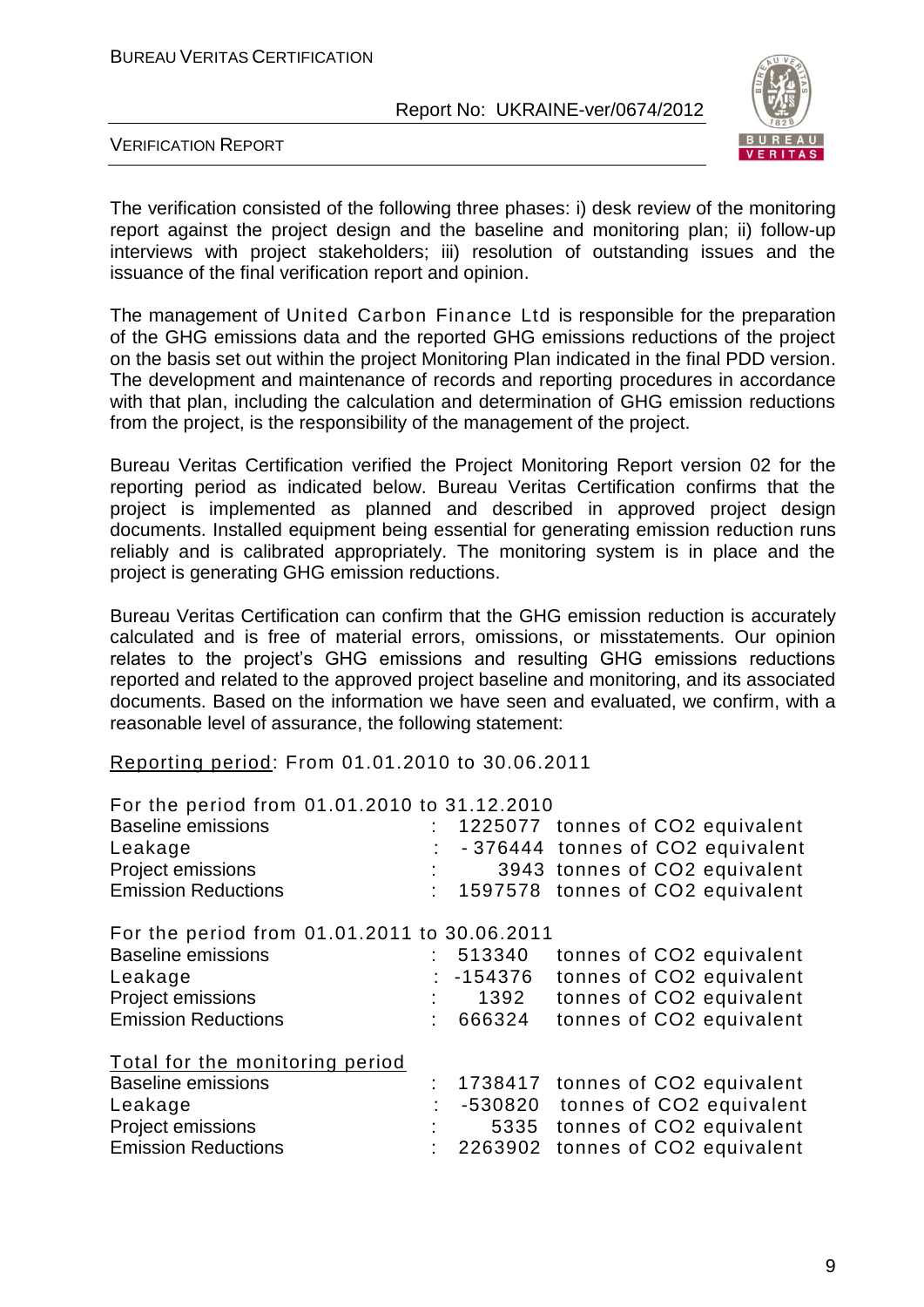

VERIFICATION REPORT

#### **5 REFERENCES**

#### **Category 1 Documents:**

Documents provided by United Carbon Finance Ltd that relate directly to the GHG components of the project.

- /1/ Project Design Document "Waste Heap Dismantling in the Rebrykove Town of Luhansk Region of Ukraine with the Aim of Reducing Greenhouse Gases Emissions into the Atmosphere " version 2.0 dated 20/07/2012
- /2/ Monitoring Report for 01/01/2010-30/06/2011 "Waste Heap Dismantling in the Rebrykove Town of Luhansk Region of Ukraine with the Aim of Reducing Greenhouse Gases Emissions into the Atmosphere", version 01 dated 02/08/2012.
- /3/ Monitoring Report for 01/01/2010-30/06/2011 "Waste Heap Dismantling in the Rebrykove Town of Luhansk Region of Ukraine with the Aim of Reducing Greenhouse Gases Emissions into the Atmosphere", version 02 dated 10/09/2012.
- /4/ Emission Reductions Calculation version 2 excel file dated 10/09/2012
- /5/ Letter of Approval #2264/23/7 for the project "Waste Heap Dismantling in the Rebrykove Town of Luhansk Region of Ukraine with the Aim of Reducing Greenhouse Gases Emissions into the Atmosphere" issued by State Environmental Investment Agency of Ukraine dated 17/08/2012.
- /6/ Letter of Approval № 2012JI40 dated 10/09/2012 for the project "Waste Heap Dismantling in the Rebrykove Town of Luhansk Region of Ukraine with the Aim of Reducing Greenhouse Gases Emissions into the Atmosphere" issued by DFP of the Netherlands.

#### **Category 2 Documents:**

Background documents related to the design and/or methodologies employed in the design or other reference documents.

- /1/ Order # 21-П dated 21/03/2008 "On approval and enactment of instruction", Temp LTD-A LLC, Antratsyt city
- /2/ Order # 31-П dated 01/07/2008 "On assignment of documentation storage terms", Temp LTD-A LLC, Antratsyt city
- /3/ Instruction dated 21/03/2008 on monitoring of main enterprise activity parameters for implementation of JI project within Kyoto Protocol mechanisms, Temp LTD-A LLC
- /4/ Photo–General view of processing facility "Kyivska", Temp LTD-A LLC
- /5/ Photo–General view of waste heap processing facility "Kyivska", Temp LTD-A  $\overline{L}$
- /6/ Statement dated 15/09/2008 on meters replacement
- /7/ Passport on multitariff active and reactive energy meter LZQM 321.02.534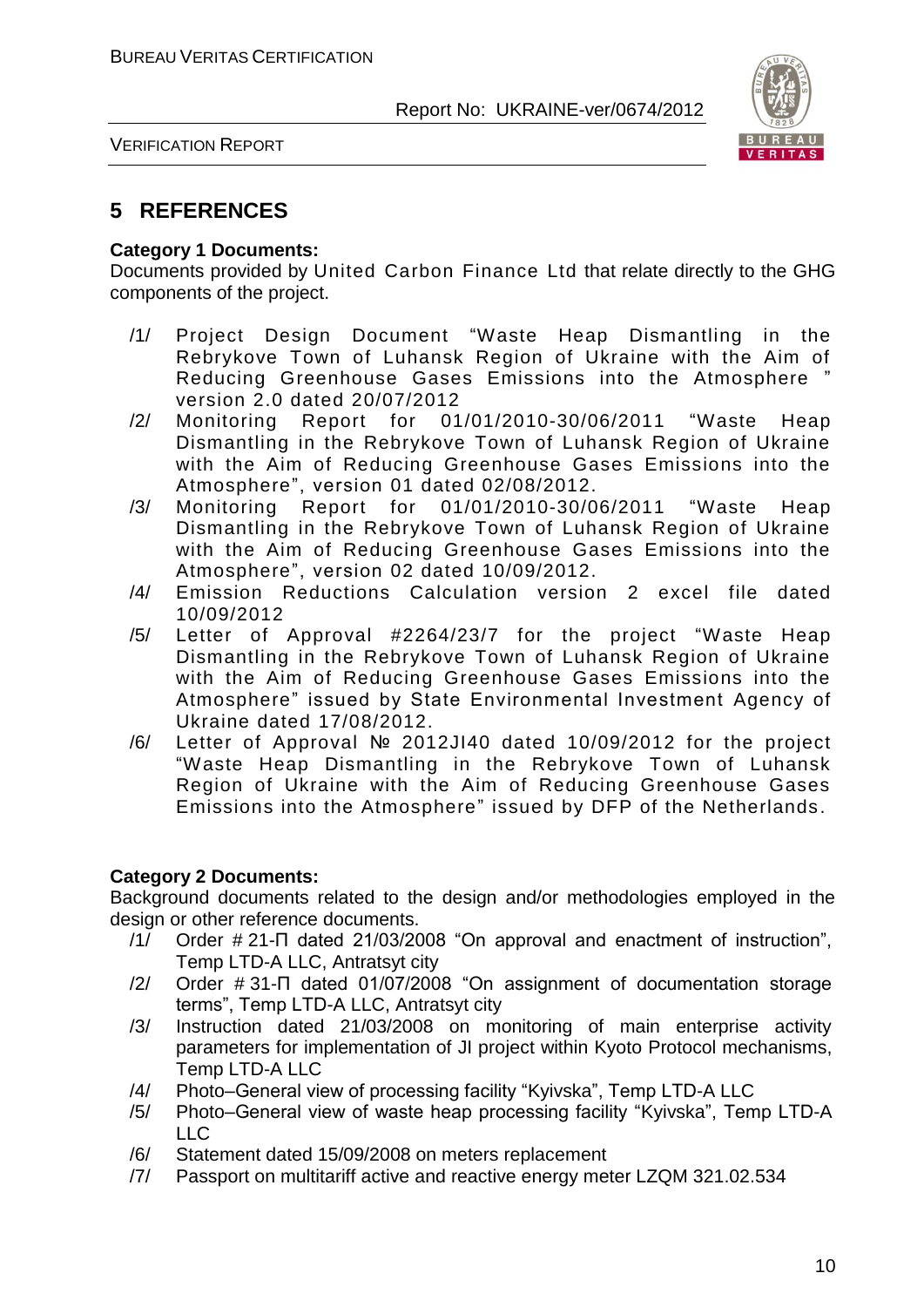VERIFICATION REPORT



- /8/ Acceptance certificate on multitariff active and reactive energy meter LZQM 321.02.534, fabrication # 446002. Fabrication date–26/02/2007
- /9/ Photo– multitariff active and reactive energy meter LZQM 321.02.534, fabrication # 446002, 2007
- /10/ Statement on technical check of power meters dated 16/10/2008
- /11/ Passport on multitariff active and reactive energy meter ЕМS 132.11.4
- /12/ Acceptance certificate on multitariff active and reactive energy meter ЕМS 132.11.4, fabrication # 352641. Fabrication date–12/05/2006
- /13/ Photo–multitariff active and reactive energy meter ЕМS 132.11.4, fabrication # 352641, 2006
- /14/ Passport on multitariff active and reactive energy meter LZQM 321.02.534
- /15/ Acceptance certificate on multitariff active and reactive energy meter LZQM 321.02.534, fabrication # 588429. Fabrication date–21/04/2008
- /16/ Photo–multitariff active and reactive energy meter LZQM 321.02.534, fabrication # 588429, 2008
- /17/ Technical passport on electronic railway scales type ВТВ-150С, fabrication # 030200814 at Donetsk railway Karakhash station. Passport dated of 14/02/2005
- /18/ Photo–general view of electronic railway scales Donetsk railway Karakhash station
- /19/ Photo–display of electronic railway scales Donetsk railway Karakhash station
- /20/ Turnover balance sheet as per billing statement 203 for November 2011, Temp LTD-A LLC
- /21/ Acceptance certificate on power meter type NIK 2303 ART2T, fabrication # 0060944. Fabrication date 01/03/2010
- /22/ Passport on power meter type NIK 2303 ART2T
- /23/ Information note on the amount and cost of electricity distributed to the supplier for April 2008, Temp LTD-A LLC
- /24/ Information note on the amount and cost of electricity distributed to the supplier for July 2008, Temp LTD-A LLC
- /25/ Information note on the amount and cost of electricity distributed to the supplier for November 2008, Temp LTD-A LLC
- /26/ Information note on the amount and cost of electricity distributed to the supplier for December 2008, Temp LTD-A LLC
- /27/ Information note on the amount and cost of electricity distributed to the supplier for January 2009, Temp LTD-A LLC
- /28/ Information note on the amount and cost of electricity distributed to the supplier for May 2009, Temp LTD-A LLC
- /29/ Information note on the amount and cost of electricity distributed to the supplier for March 2009, Temp LTD-A LLC
- /30/ Information note on the amount and cost of electricity distributed to the supplier for April 2009, Temp LTD-A LLC
- /31/ Information note on the amount and cost of electricity distributed to the supplier for August 2009, Temp LTD-A LLC
- /32/ Information note on the amount and cost of electricity distributed to the supplier for March 2010, Temp LTD-A LLC
- /33/ Information note on the amount and cost of electricity distributed to the supplier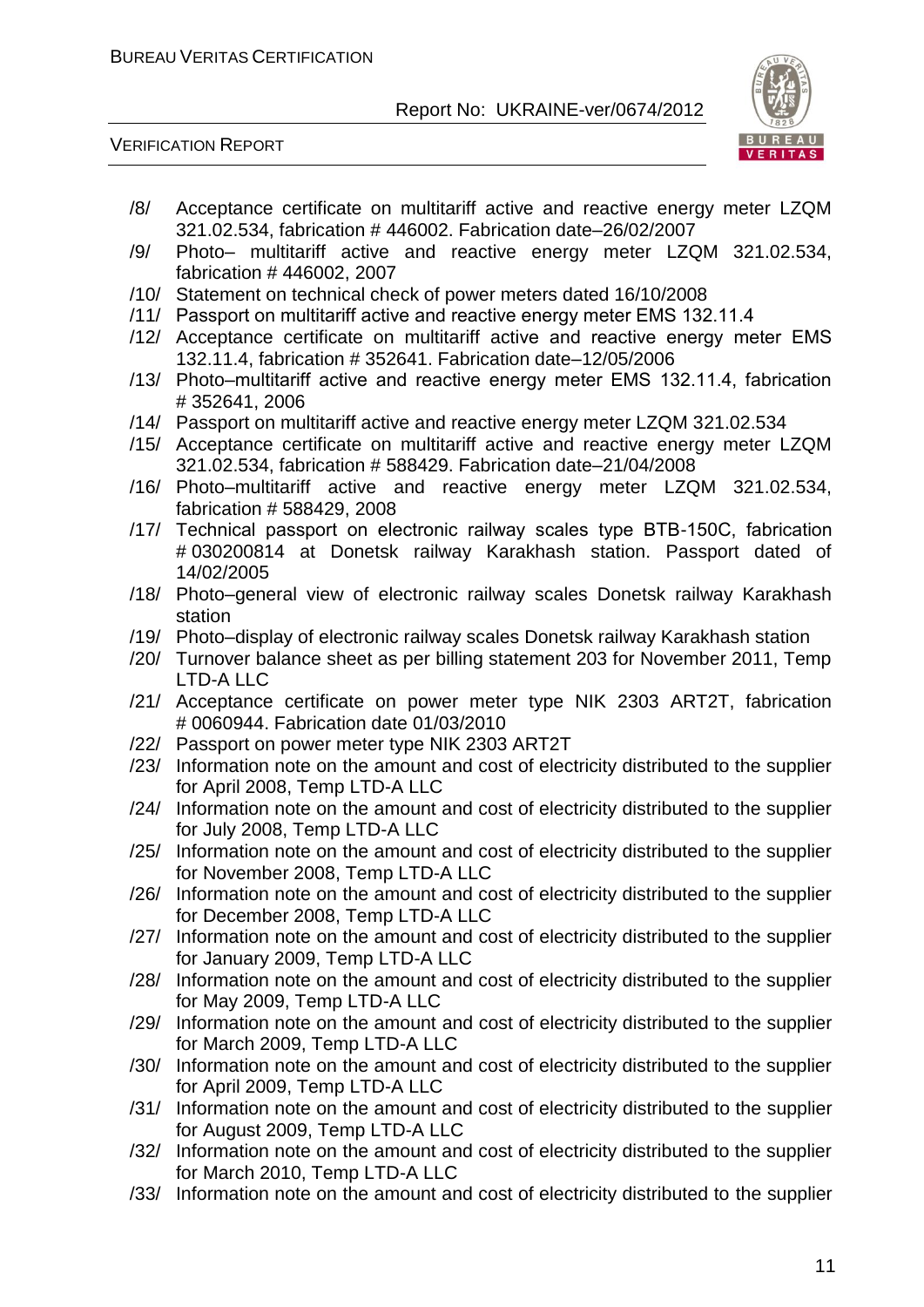



for June 2010, Temp LTD-A LLC

- /34/ Information note on the amount and cost of electricity distributed to the supplier for July 2010, Temp LTD-A LLC
- /35/ Information note on the amount and cost of electricity distributed to the supplier for May 2010, Temp LTD-A LLC
- /36/ Information note on the amount and cost of electricity distributed to the supplier for March 2011, Temp LTD-A LLC
- /37/ Information note on the amount and cost of electricity distributed to the supplier for April 2011, Temp LTD-A LLC
- /38/ Pay slip on acceptance of freight # 49835544 dated 31/10/2008, Temp LTD-A LLC
- /39/ Pay slip on acceptance of freight # 49835369 dated 24/10/2008, Temp LTD-A LLC
- /40/ Pay slip on acceptance of freight # 50090314 dated 17/10/2008, Temp LTD-A LLC
- /41/ Pay slip on acceptance of freight # 52273537 dated 29/08/2010, Temp LTD-A LLC
- /42/ Pay slip on acceptance of freight # 52273380 dated 20/08/2010, Temp LTD-A LLC
- /43/ Pay slip on acceptance of freight # 52273225 dated 06/08/2010, Temp LTD-A LLC
- /44/ Permit on increased risk works execution and increased risk equipment operation # 3129.08.30 – 10.10.1 dated 24/10/2008, Temp LTD-A LLC
- /45/ Permit on increased risk works execution and increased risk equipment operation # 57.08.30 – 10.10.1 dated 14/01/2008, Temp LTD-A LLC
- /46/ Permit on increased risk works execution and increased risk equipment operation # 1265.10.30 – 10.10.1 dated 26/04/2010, Temp LTD-A LLC
- /47/ Complex state expert opinion # 412 dated 17/10/2007, Temp LTD-A LLC
- /48/ State license Series АБ # 206551 on project works. Production site electricity supply working project, Temp LTD-A LLC, dated 2007
- /49/ License Series АБ # 206551 dated 01/10/2005, Temp LTD-A LLC
- /50/ EIA of project on building of concentration plant dated 25/09/2006, Temp LTD-A LLC
- /51/ Organizational and technical preventive measures on occupational health and safety for 2009, Temp LTD-A LLC

#### **Persons interviewed:**

List persons interviewed during the verification or persons that contributed with other information that are not included in the documents listed above.

- /1/ Sergiy Karuna Legal Councel, Temp LTD-A
- /2/ Alexander Glotov Deputy director for Operations, Temp LTD-A
- /3/ Elena Korotchenko Chief accountant, Temp LTD-A
- /4/ Sergey Aleksyutin Chief power engineering specialist (electrician) , Temp LTD-A
- /5/ Tahir Musayev representative of the project Developer United Carbon Finance Ltd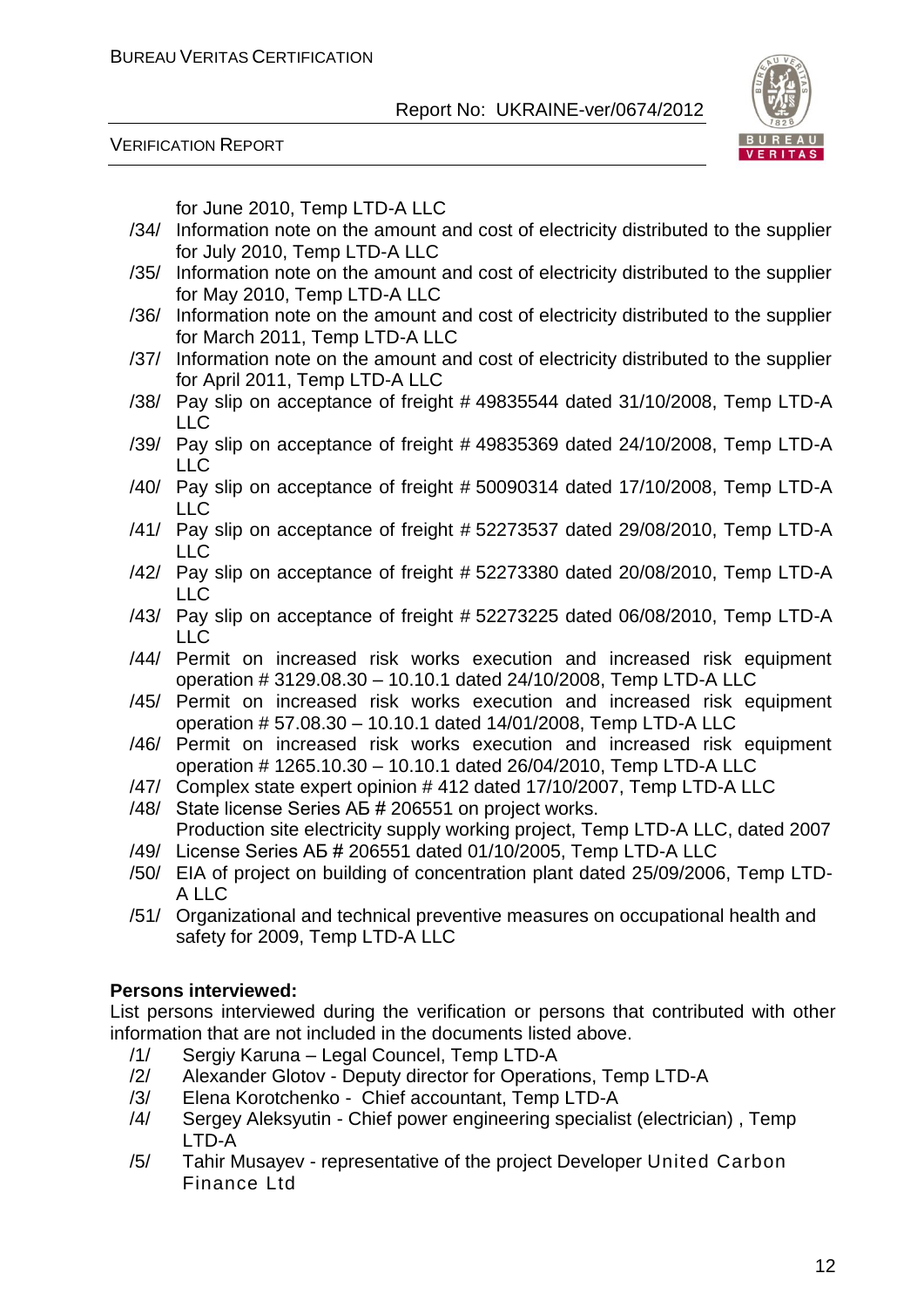

VERIFICATION REPORT

#### APPENDIX A: VERIFICATION PROTOCOL

#### **Check list for verification, according to the JOINT IMPLEMENTATION DETERMINATION AND VERIFICATION MANUAL (Version 01)**

| <b>DVM</b><br>Paragraph | <b>Check Item</b>                                                                                                                                                                                                                                                                               | <b>Initial finding</b>                                                                                                                                                                                                                                                                                                                                                                                                        | <b>Draft</b><br><b>Conclusion</b> | <b>Final</b><br><b>Conclusion</b> |
|-------------------------|-------------------------------------------------------------------------------------------------------------------------------------------------------------------------------------------------------------------------------------------------------------------------------------------------|-------------------------------------------------------------------------------------------------------------------------------------------------------------------------------------------------------------------------------------------------------------------------------------------------------------------------------------------------------------------------------------------------------------------------------|-----------------------------------|-----------------------------------|
|                         | <b>Project approvals by Parties involved</b>                                                                                                                                                                                                                                                    |                                                                                                                                                                                                                                                                                                                                                                                                                               |                                   |                                   |
| 90                      | Has the DFPs of at least one Party<br>involved, other than the host Party,<br>issued a written project approval<br>submitting<br>when<br>the<br>first  <br>verification report to the secretariat<br>for publication in accordance with<br>paragraph 38 of the JI guidelines,<br>at the latest? | Corrective Action Request (CAR) 01.<br>Please provide the Letter of Approval issued<br>by the DFP of Ukraine. Please also specify ITL<br>of the project in the MR.<br>Corrective Action Request (CAR) 02.<br>Please specify ITL of the project in the MR.                                                                                                                                                                     | <b>CAR 01</b><br><b>CAR 02</b>    | OK.<br><b>OK</b>                  |
| 91                      | Are all the written project approvals<br>by Parties involved unconditional?                                                                                                                                                                                                                     | See CAR 01 above.                                                                                                                                                                                                                                                                                                                                                                                                             | <b>OK</b>                         | <b>OK</b>                         |
|                         | <b>Project implementation</b>                                                                                                                                                                                                                                                                   |                                                                                                                                                                                                                                                                                                                                                                                                                               |                                   |                                   |
| 92                      | Has the project been implemented<br>accordance with the PDD<br>in.<br>regarding which the determination<br>has been deemed final and is so<br>listed on the UNFCCC JI website?                                                                                                                  | Clarification Request (CL) 01.<br>Please clarify whether dismantling facility was<br>operational for the whole monitoring period or<br>were there any stoppages in its operation?<br><b>Clarification Request (CL) 02.</b><br>In most cases facilities applying the same<br>technology as in the Project do not operate in<br>winter time. On p.9 of the MR it is stated that<br>"If some main project equipment has not been | <b>CL 01</b><br>CL 02             | OK<br><b>OK</b>                   |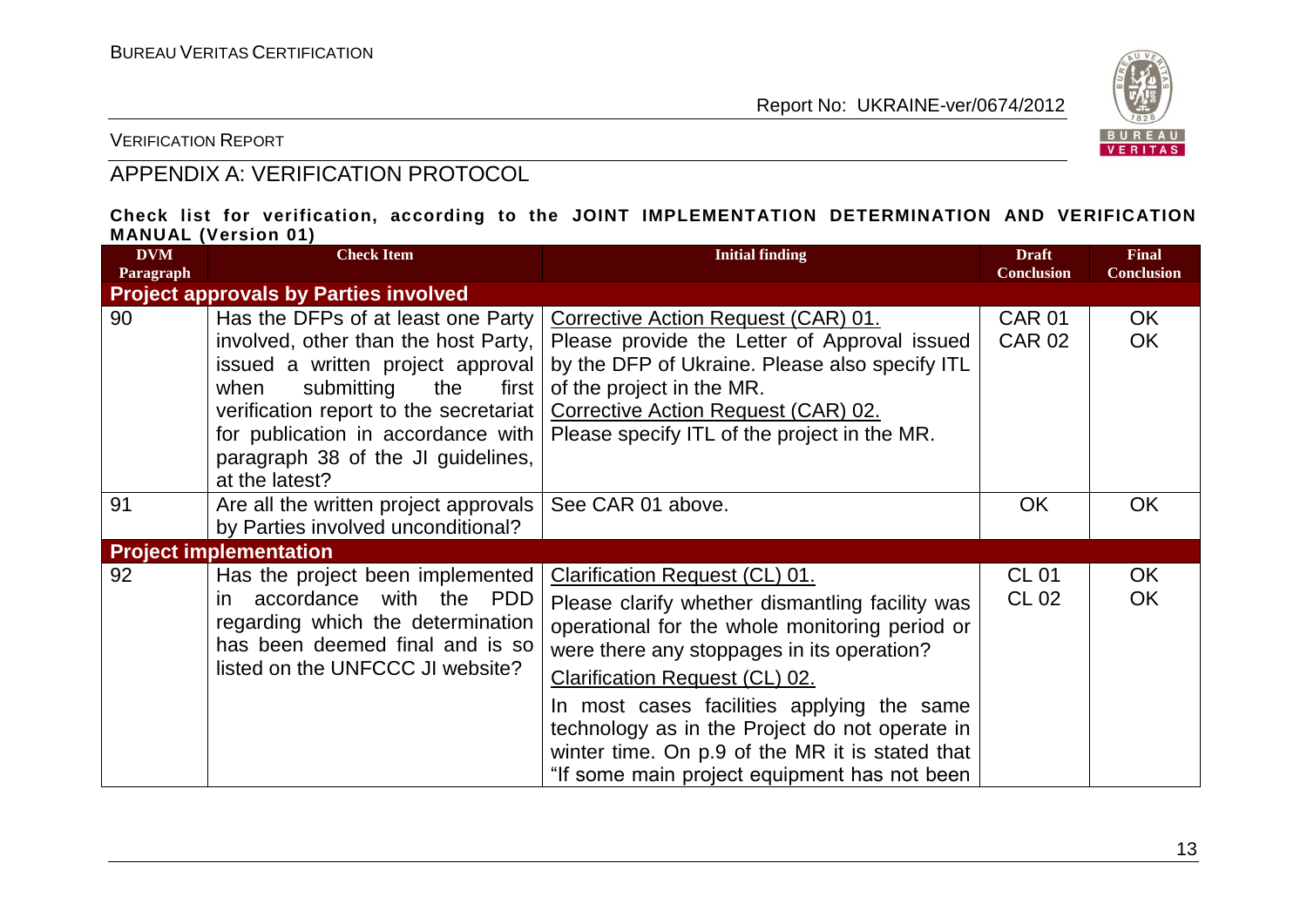

| <b>DVM</b><br>Paragraph | <b>Check Item</b>                                                                                                                                                                                                                                                                                                                                                             | <b>Initial finding</b>                                                                                                                                                                                       | <b>Draft</b><br><b>Conclusion</b> | <b>Final</b><br><b>Conclusion</b> |
|-------------------------|-------------------------------------------------------------------------------------------------------------------------------------------------------------------------------------------------------------------------------------------------------------------------------------------------------------------------------------------------------------------------------|--------------------------------------------------------------------------------------------------------------------------------------------------------------------------------------------------------------|-----------------------------------|-----------------------------------|
|                         |                                                                                                                                                                                                                                                                                                                                                                               | during monitoring<br>working<br>$()$ emission<br>reductions for this period will be assumed<br>equal to 0. However, excel calculation file<br>provides the calculation for winter months.<br>Please explain. |                                   |                                   |
| 93                      | What is the status of operation of<br>the project during the monitoring<br>period?                                                                                                                                                                                                                                                                                            | The project has been operational for the<br>whole monitoring period.                                                                                                                                         | OK                                | <b>OK</b>                         |
|                         | <b>Compliance with monitoring plan</b>                                                                                                                                                                                                                                                                                                                                        |                                                                                                                                                                                                              |                                   |                                   |
| 94                      | monitoring<br>Did<br>the<br>in<br>occur<br>accordance with the monitoring<br>plan included in the PDD regarding<br>which the determination has been<br>deemed final and is so listed on the<br><b>UNFCCC JI website?</b>                                                                                                                                                      | the<br>monitoring<br>Yes,<br>in<br>occurs<br>accordance with the monitoring plan<br>included in the PDD.                                                                                                     | <b>OK</b>                         | OK                                |
| 95(a)                   | emission<br>For calculating the<br>reductions or enhancements of net<br>removals, were key factors, e.g.<br>those listed in 23 (b) (i)-(vii) above,<br>influencing the baseline emissions<br>or net removals and the activity<br>level of the project and the<br>emissions or removals as well as<br>risks associated with the project<br>taken into account, as appropriate? | Yes, all relevant key factors were taken<br>into account, as appropriate.                                                                                                                                    | <b>OK</b>                         | OK                                |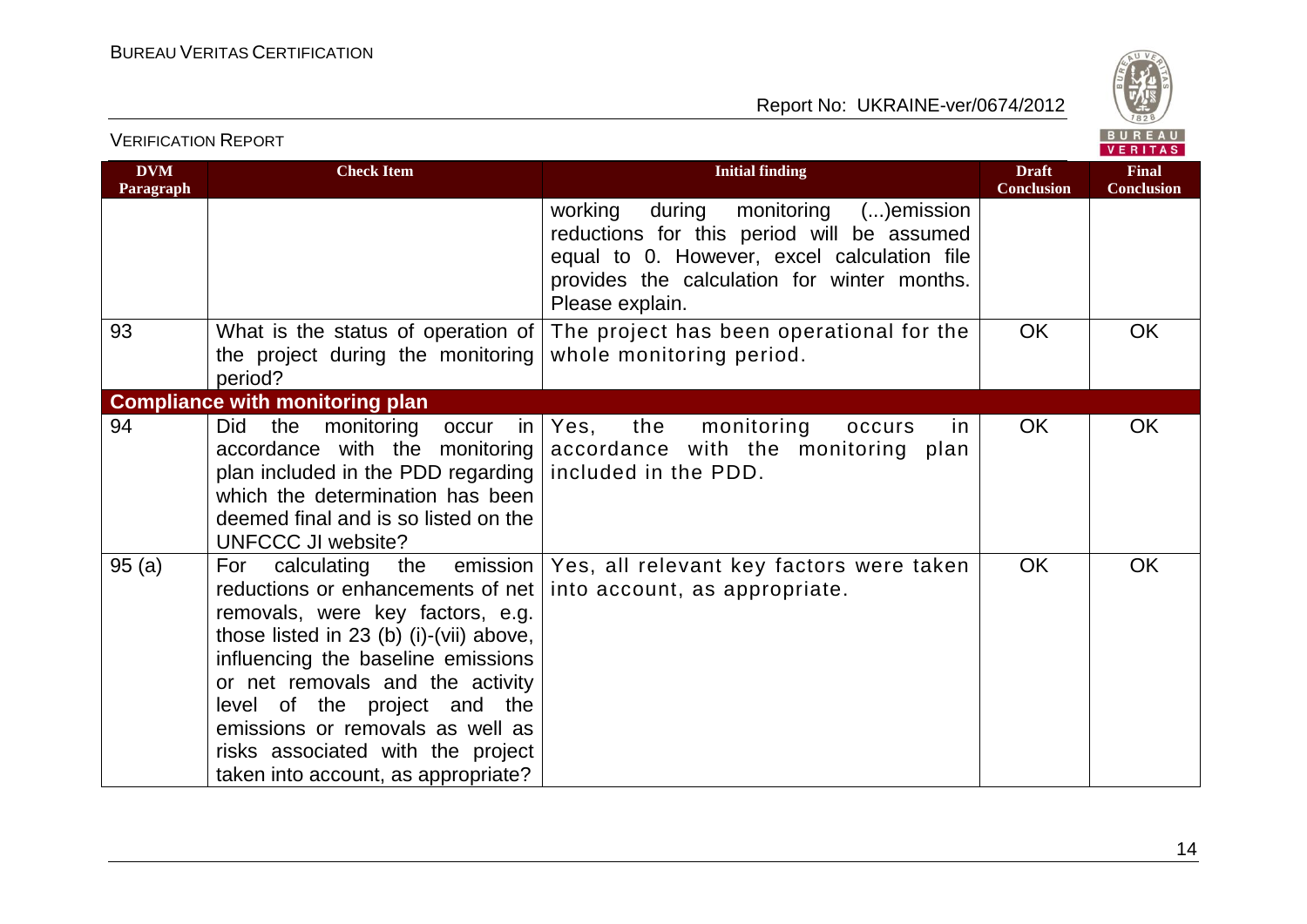VERIFICATION REPORT



| <b>DVM</b><br>Paragraph | <b>Check Item</b>                                                            | <b>Initial finding</b>                                                                     | <b>Draft</b><br><b>Conclusion</b> | <b>Final</b><br><b>Conclusion</b> |
|-------------------------|------------------------------------------------------------------------------|--------------------------------------------------------------------------------------------|-----------------------------------|-----------------------------------|
| 95(b)                   | Are<br>data<br>for $ $<br>used<br>sources                                    | Corrective Action Request (CAR) 03.                                                        | <b>CAR 03</b>                     | <b>OK</b>                         |
|                         | calculating emission reductions or                                           | Please exclude reference 2 from p.3 of the                                                 |                                   |                                   |
|                         | enhancements of net removals                                                 | Monitoring report.                                                                         |                                   |                                   |
|                         | clearly identified, reliable<br>and                                          |                                                                                            |                                   |                                   |
|                         | transparent?                                                                 |                                                                                            |                                   |                                   |
| 95(c)                   | Are emission factors, including                                              | Corrective Action Request (CAR) 04.                                                        | CAR 04                            | <b>OK</b>                         |
|                         | default emission factors, if used for<br>calculating the emission reductions | Reference 6 does not contain the referred<br>value 0.85. Please correct or clarify how the | <b>CAR 05</b><br><b>CAR 06</b>    | <b>OK</b>                         |
|                         | or enhancements of net removals,                                             | value was achieved.                                                                        |                                   |                                   |
|                         | selected by carefully balancing                                              | Corrective Action Request (CAR) 05.                                                        |                                   |                                   |
|                         | accuracy and reasonableness, and                                             | For the parameter $EF_{CH4, CM}$ please use the                                            |                                   |                                   |
|                         | appropriately justified<br>0f<br>the                                         | latest version of NIR for 1990-2010. Please                                                |                                   |                                   |
|                         | choice?                                                                      | check the reference 11.                                                                    |                                   |                                   |
|                         |                                                                              | Corrective Action Request (CAR) 06.                                                        |                                   |                                   |
|                         |                                                                              | Please check and correct the reference 11                                                  |                                   |                                   |
| 95(d)                   | the calculation of emission<br>Is.                                           | Yes, the<br>calculation<br>of<br>emission                                                  | <b>OK</b>                         | <b>OK</b>                         |
|                         | reductions or enhancements of net                                            | reductions<br>based<br>on<br>conservative                                                  |                                   |                                   |
|                         | removals based on conservative                                               | assumptions and the most plausible                                                         |                                   |                                   |
|                         | assumptions<br>the<br>and<br>most                                            | scenarios in a transparent manner.                                                         |                                   |                                   |
|                         | plausible scenarios in a transparent<br>manner?                              |                                                                                            |                                   |                                   |
|                         | <b>Applicable to JI SSC projects only</b>                                    |                                                                                            |                                   |                                   |
| 96                      | Is the relevant threshold to be                                              | N/A                                                                                        | <b>OK</b>                         | <b>OK</b>                         |
|                         | classified as JI SSC project not                                             |                                                                                            |                                   |                                   |
|                         | exceeded during the monitoring                                               |                                                                                            |                                   |                                   |
|                         |                                                                              |                                                                                            |                                   |                                   |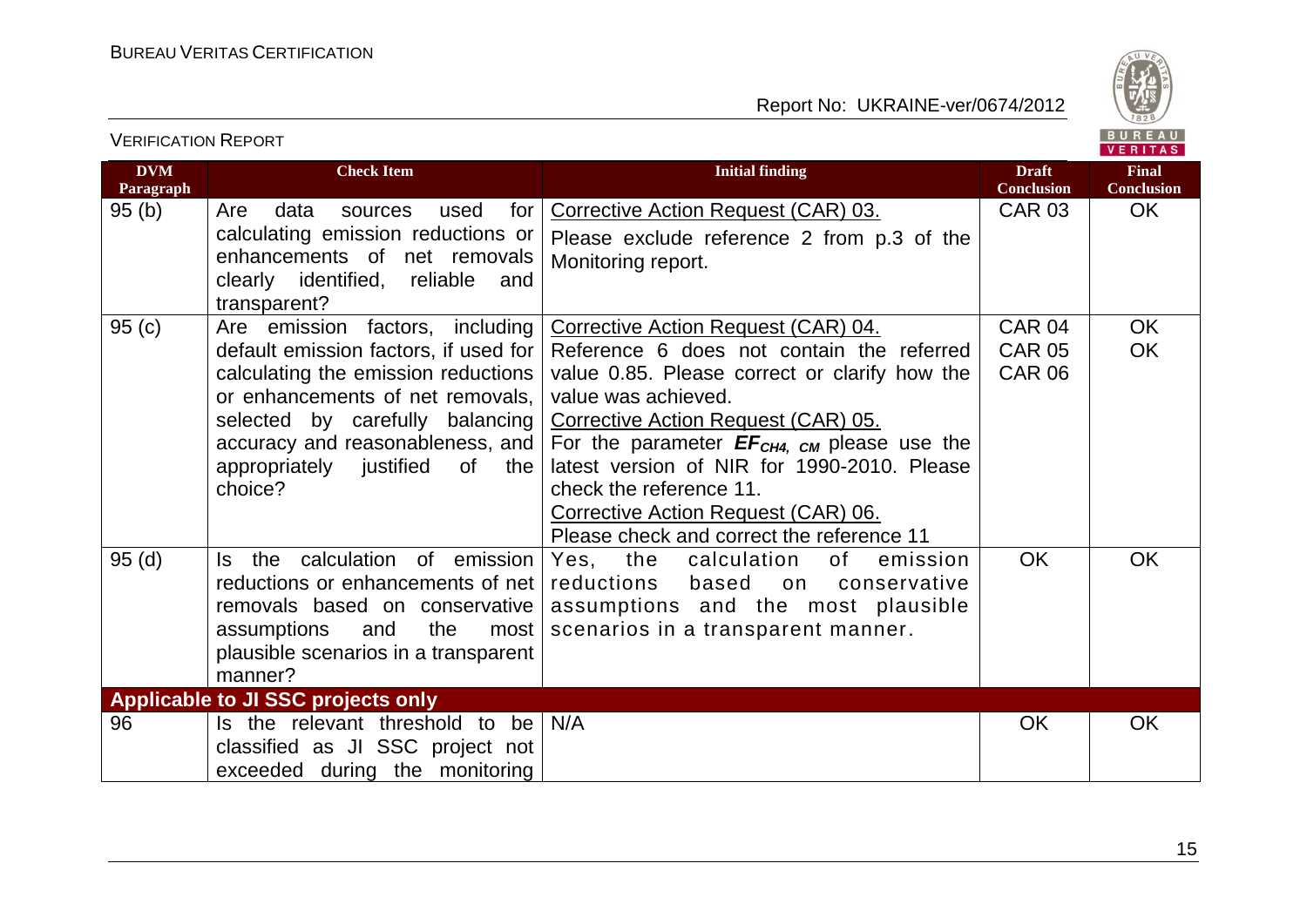

| <b>VERIFICATION REPORT</b> |                                                                                                                                                                                                                                                                                                                                            |                        |                                   | BUREAU<br><b>VERITAS</b>          |
|----------------------------|--------------------------------------------------------------------------------------------------------------------------------------------------------------------------------------------------------------------------------------------------------------------------------------------------------------------------------------------|------------------------|-----------------------------------|-----------------------------------|
| <b>DVM</b><br>Paragraph    | <b>Check Item</b>                                                                                                                                                                                                                                                                                                                          | <b>Initial finding</b> | <b>Draft</b><br><b>Conclusion</b> | <b>Final</b><br><b>Conclusion</b> |
|                            | period<br>on an annual average<br>basis?                                                                                                                                                                                                                                                                                                   |                        |                                   |                                   |
|                            | If the threshold is exceeded, is the                                                                                                                                                                                                                                                                                                       |                        |                                   |                                   |
|                            | maximum emission reduction level                                                                                                                                                                                                                                                                                                           |                        |                                   |                                   |
|                            | estimated in the PDD for the JI                                                                                                                                                                                                                                                                                                            |                        |                                   |                                   |
|                            | SSC project or the bundle for the                                                                                                                                                                                                                                                                                                          |                        |                                   |                                   |
|                            | monitoring period determined?<br>Applicable to bundled JI SSC projects only                                                                                                                                                                                                                                                                |                        |                                   |                                   |
| 97(a)                      | Has the composition of the bundle                                                                                                                                                                                                                                                                                                          | N/A                    | OK                                | <b>OK</b>                         |
|                            | not changed from that is stated in                                                                                                                                                                                                                                                                                                         |                        |                                   |                                   |
|                            | F-JI-SSCBUNDLE?                                                                                                                                                                                                                                                                                                                            |                        |                                   |                                   |
| 97(b)                      | If the determination was conducted<br>the basis of an overall<br>on<br>monitoring plan, have the project<br>participants submitted a common<br>monitoring report?                                                                                                                                                                          | N/A                    | OK                                | OK                                |
| 98                         | If the monitoring is based on $a \mid$<br>monitoring plan that provides for<br>overlapping monitoring periods, are<br>monitoring<br>periods<br>the<br>per<br>component of the project clearly<br>specified in the monitoring report?<br>Do the monitoring periods not<br>overlap with those for which<br>verifications were already deemed | N/A                    | OK                                | OK                                |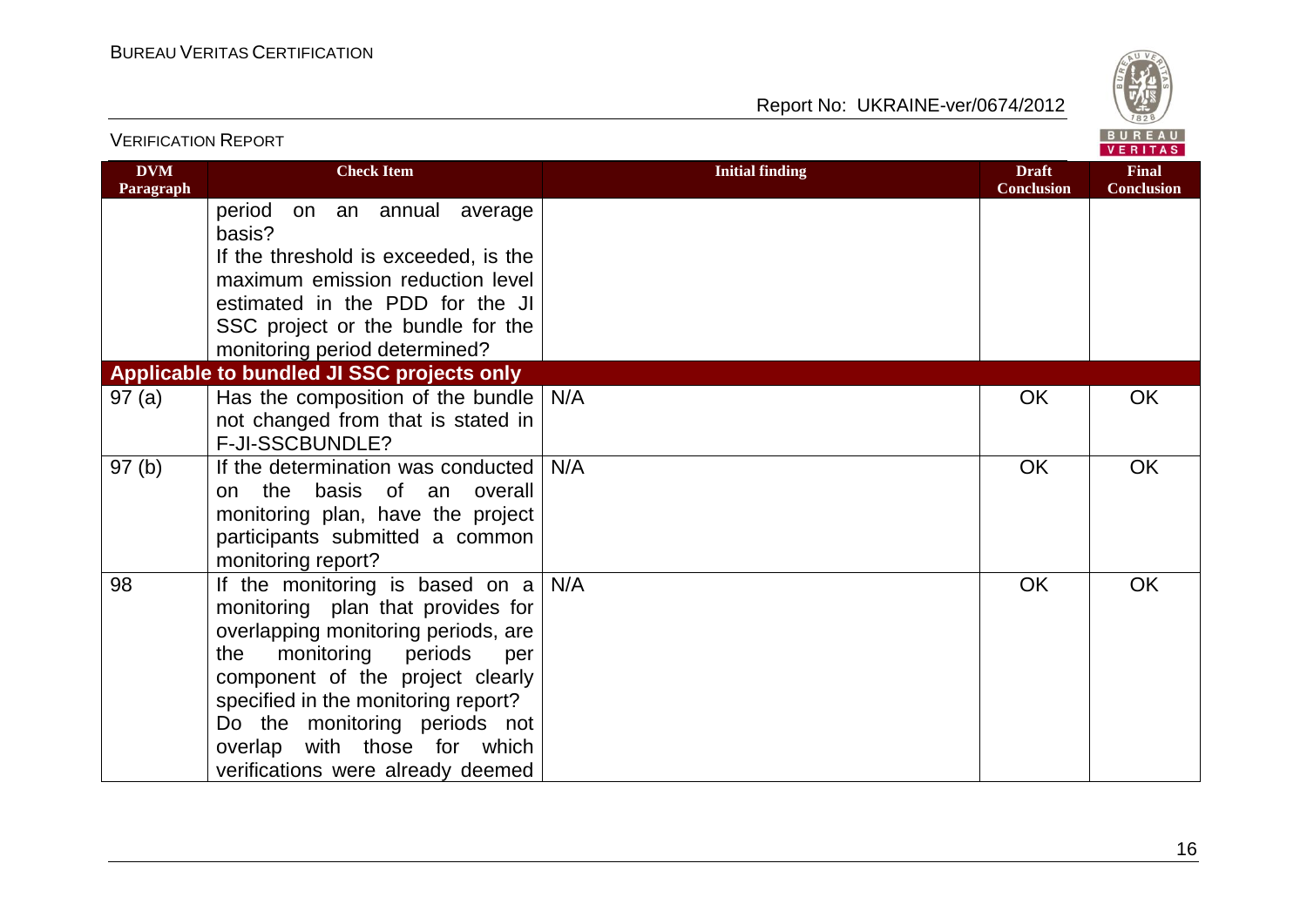

| <b>VERIFICATION REPORT</b> |                                                                                                                                                                                                                                                                                           |                                                                                                                                                                                    | BUREAU<br><b>VERITAS</b>          |                                   |
|----------------------------|-------------------------------------------------------------------------------------------------------------------------------------------------------------------------------------------------------------------------------------------------------------------------------------------|------------------------------------------------------------------------------------------------------------------------------------------------------------------------------------|-----------------------------------|-----------------------------------|
| <b>DVM</b><br>Paragraph    | <b>Check Item</b>                                                                                                                                                                                                                                                                         | <b>Initial finding</b>                                                                                                                                                             | <b>Draft</b><br><b>Conclusion</b> | <b>Final</b><br><b>Conclusion</b> |
|                            | final in the past?                                                                                                                                                                                                                                                                        |                                                                                                                                                                                    |                                   |                                   |
|                            | <b>Revision of monitoring plan</b>                                                                                                                                                                                                                                                        |                                                                                                                                                                                    |                                   |                                   |
|                            | Applicable only if monitoring plan is revised by project participant                                                                                                                                                                                                                      |                                                                                                                                                                                    |                                   |                                   |
| 99(a)                      | Did the project participants provide<br>an appropriate justification for the<br>proposed revision?                                                                                                                                                                                        | N/A                                                                                                                                                                                | <b>OK</b>                         | <b>OK</b>                         |
| 99(b)                      | the<br>revision<br>Does<br>proposed<br>the accuracy<br>and/or<br>improve<br>applicability of information collected<br>compared to the original monitoring<br>plan without changing conformity<br>with the relevant rules and<br>regulations for the establishment of<br>monitoring plans? | N/A                                                                                                                                                                                | <b>OK</b>                         | OK                                |
| <b>Data management</b>     |                                                                                                                                                                                                                                                                                           |                                                                                                                                                                                    |                                   |                                   |
| 101 $(a)$                  | Is the implementation of data<br>collection<br>procedures<br>in.<br>accordance with the monitoring<br>plan, including the quality control<br>and quality assurance procedures?                                                                                                            | Yes, the implementation of data collection<br>procedures is in<br>accordance<br>with<br>the<br>monitoring plan, including the quality control<br>and quality assurance procedures. | OK.                               | <b>OK</b>                         |
| 101 <sub>(b)</sub>         | Is the function of the monitoring                                                                                                                                                                                                                                                         | Corrective Action Request (CAR) 07.                                                                                                                                                | <b>CAR 07</b>                     | <b>OK</b>                         |
|                            | equipment, including its calibration                                                                                                                                                                                                                                                      | Please provide passport and calibration                                                                                                                                            | <b>CAR 08</b>                     | <b>OK</b>                         |
|                            | status, in order?                                                                                                                                                                                                                                                                         | certificates that ensure accuracy of measuring                                                                                                                                     | <b>CAR 09</b>                     | OK                                |
|                            |                                                                                                                                                                                                                                                                                           | in the monitoring period for scales weighing<br>extracted coal.                                                                                                                    | <b>CAR 10</b>                     | OK                                |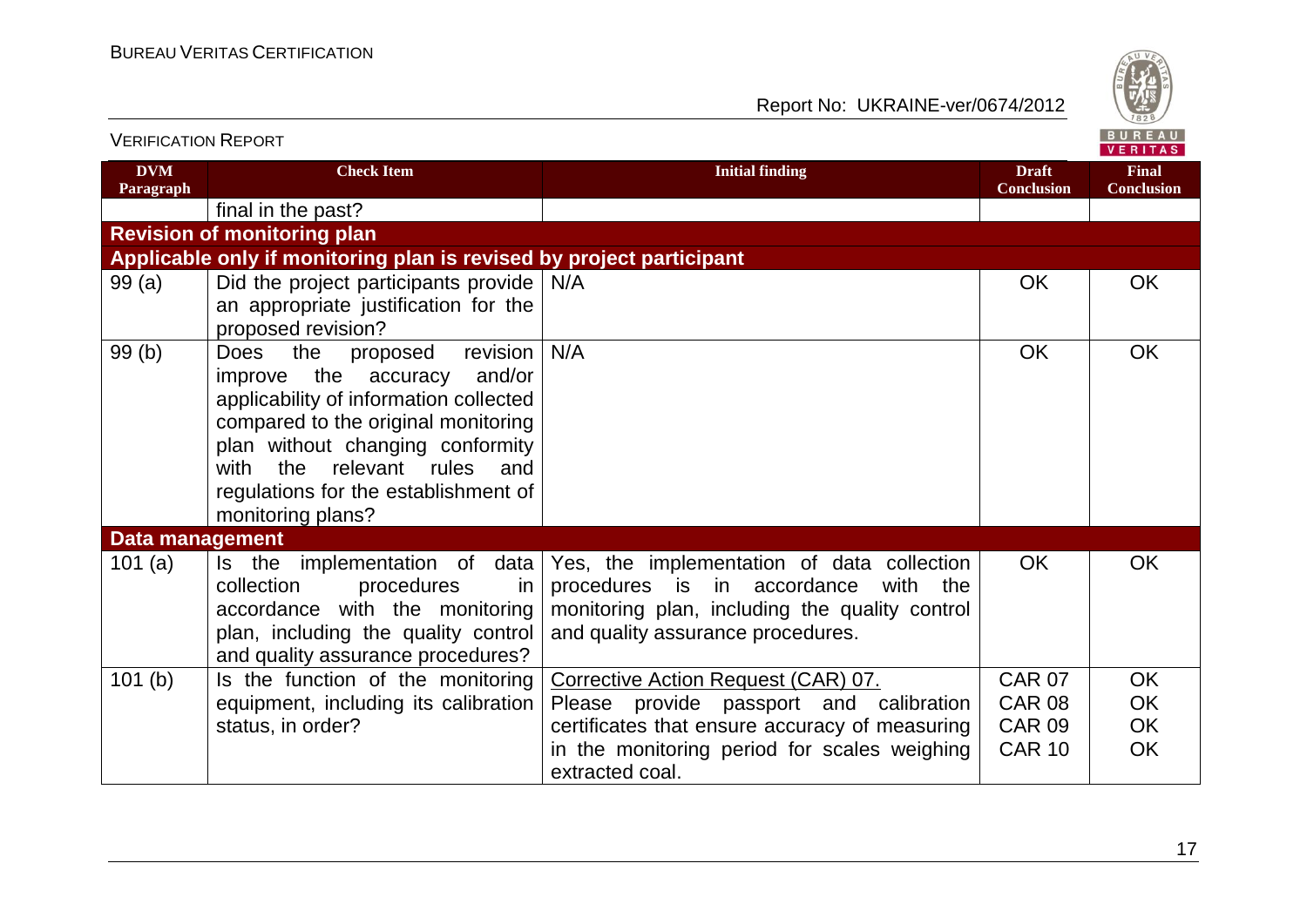

#### VERIFICATION REPORT

| <b>DVM</b><br><b>Paragraph</b> | <b>Check Item</b>                                                                                                          | <b>Initial finding</b>                                                                                                                                                                                                                                                                                                                                                                                                                                                        | <b>Draft</b><br><b>Conclusion</b> | <b>Final</b><br><b>Conclusion</b> |
|--------------------------------|----------------------------------------------------------------------------------------------------------------------------|-------------------------------------------------------------------------------------------------------------------------------------------------------------------------------------------------------------------------------------------------------------------------------------------------------------------------------------------------------------------------------------------------------------------------------------------------------------------------------|-----------------------------------|-----------------------------------|
| 101 (c)                        | Are the evidence and records used                                                                                          | Corrective Action Request (CAR) 08.<br>Please provide passport and calibration<br>certificate for electric power meters.<br>Corrective Action Request (CAR) 09.<br>Please provide the documental evidences that<br>training of personnel was conducted in each<br>year of the monitoring period.<br>Corrective Action Request (CAR) 10.<br>Please provide the numbers for all the tables<br>in the MR (see table on p.4 of the MR).<br>The evidences and records used for the | <b>OK</b>                         | <b>OK</b>                         |
|                                | for the monitoring maintained in a<br>traceable manner?                                                                    | monitoring maintained are in a traceable<br>manner                                                                                                                                                                                                                                                                                                                                                                                                                            |                                   |                                   |
| $101$ (d)                      | the<br>collection<br>data<br>and<br>ls.<br>management system for the project<br>in accordance with the<br>monitoring plan? | The data collection and management system<br>for the project is in accordance with the<br>monitoring plan                                                                                                                                                                                                                                                                                                                                                                     | <b>OK</b>                         | <b>OK</b>                         |
|                                |                                                                                                                            | Verification regarding programs of activities (additional elements for assessment)                                                                                                                                                                                                                                                                                                                                                                                            |                                   |                                   |
| 102                            | Is any JPA that has not been<br>added to the JI PoA not verified?                                                          | N/A                                                                                                                                                                                                                                                                                                                                                                                                                                                                           | <b>OK</b>                         | <b>OK</b>                         |
| 103                            | Is the verification based on the<br>monitoring reports of all JPAs to be<br>verified?                                      | N/A                                                                                                                                                                                                                                                                                                                                                                                                                                                                           | <b>OK</b>                         | <b>OK</b>                         |
| 103                            | Does the verification ensure the<br>accuracy and conservativeness of                                                       | N/A                                                                                                                                                                                                                                                                                                                                                                                                                                                                           | OK                                | OK                                |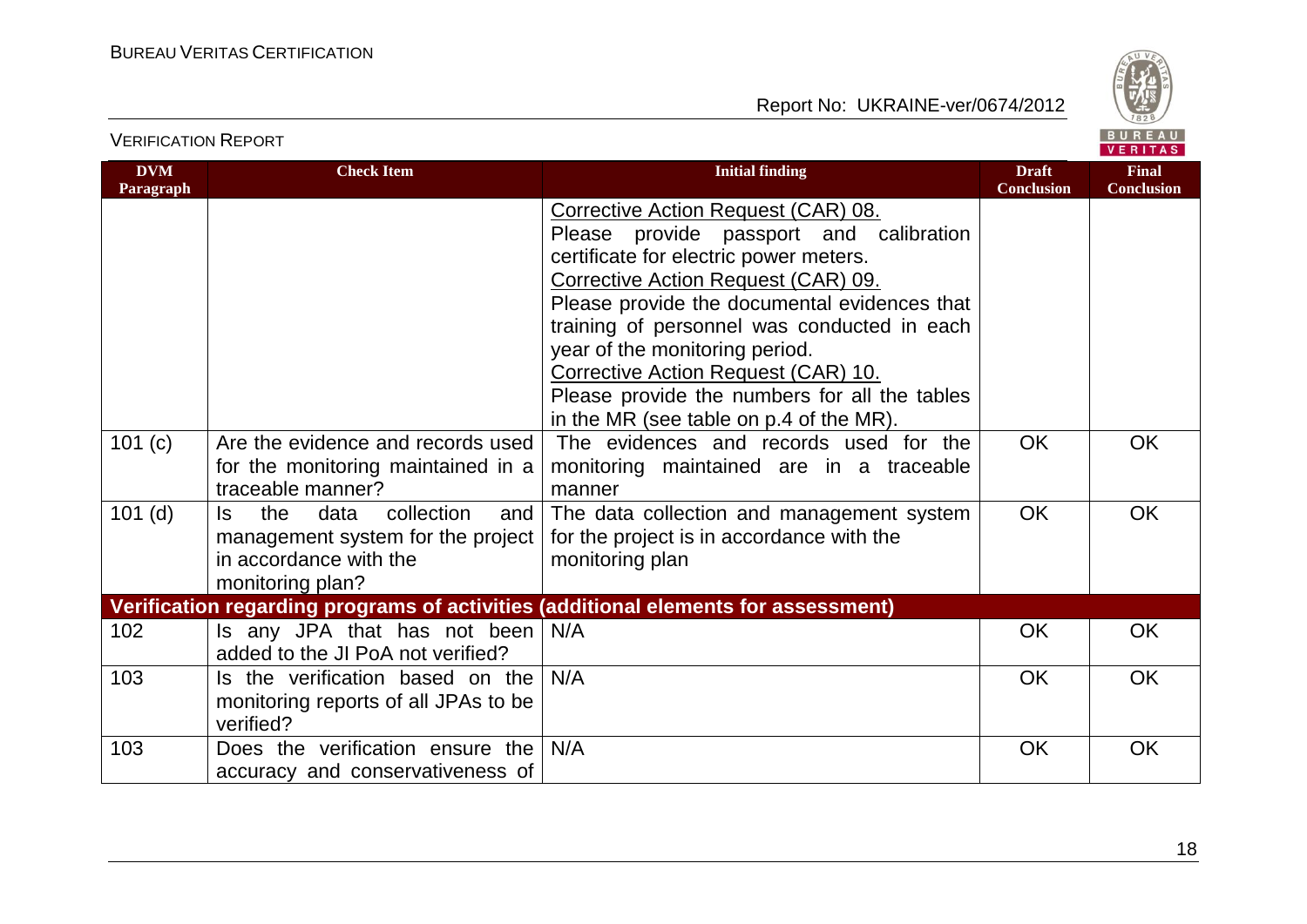

| <b>DVM</b><br>Paragraph | <b>Check Item</b>                                                                                                                                                                                                                                                                                                                                                                                                                                                          | <b>Initial finding</b> | <b>Draft</b><br><b>Conclusion</b> | <b>Final</b><br><b>Conclusion</b> |
|-------------------------|----------------------------------------------------------------------------------------------------------------------------------------------------------------------------------------------------------------------------------------------------------------------------------------------------------------------------------------------------------------------------------------------------------------------------------------------------------------------------|------------------------|-----------------------------------|-----------------------------------|
|                         | emission<br>reductions<br>the<br>or<br>enhancements<br>0f<br>removals<br>generated by each JPA?                                                                                                                                                                                                                                                                                                                                                                            |                        |                                   |                                   |
| 104                     | Does the monitoring period not<br>overlap with previous monitoring<br>periods?                                                                                                                                                                                                                                                                                                                                                                                             | N/A                    | <b>OK</b>                         | <b>OK</b>                         |
| 105                     | If the AIE learns of an erroneously<br>included JPA, has the AIE informed<br>the JISC of its findings in writing?                                                                                                                                                                                                                                                                                                                                                          | N/A                    | OK                                | <b>OK</b>                         |
|                         | Applicable to sample-based approach only                                                                                                                                                                                                                                                                                                                                                                                                                                   |                        |                                   |                                   |
| 106                     | Does the sampling plan prepared<br>by the AIE:<br>(a) Describe its sample selection,<br>taking into<br>account that:<br>(i) For each verification that uses<br>a sample-based approach, the<br>selection<br>sample<br>shall<br>be<br>sufficiently representative of the<br>JPAs in the JI PoA such<br>extrapolation to all JPAs identified<br>for that verification is reasonable,<br>taking into account differences<br>among the characteristics<br>of<br>JPAs, such as: | N/A                    | OK                                | <b>OK</b>                         |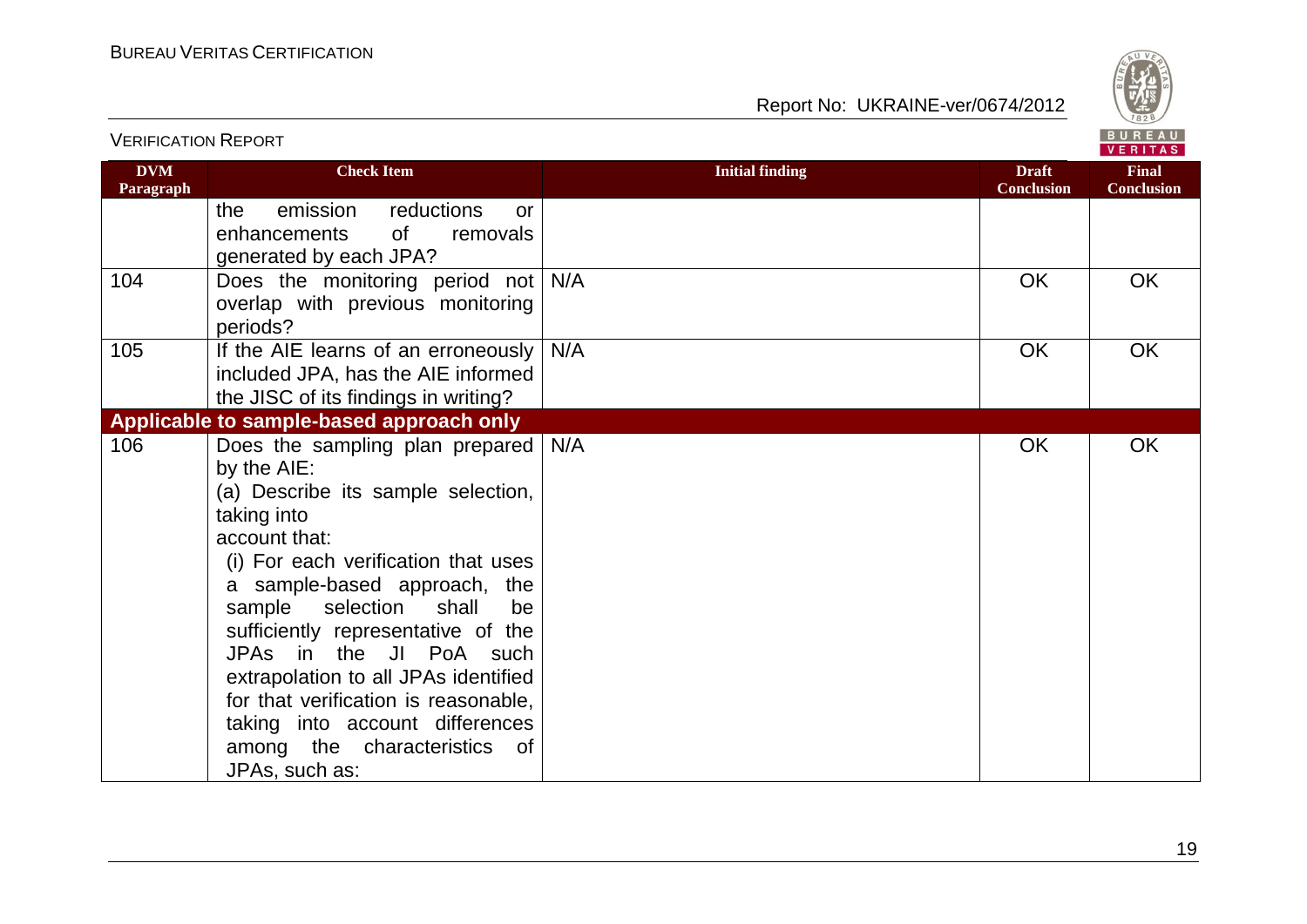

| <b>VERIFICATION REPORT</b> |                                                                                                                                                                                                                                                                                                                                                                                                                                                                     |                        |                                   | BUREAU<br>VERITAS                 |
|----------------------------|---------------------------------------------------------------------------------------------------------------------------------------------------------------------------------------------------------------------------------------------------------------------------------------------------------------------------------------------------------------------------------------------------------------------------------------------------------------------|------------------------|-----------------------------------|-----------------------------------|
| <b>DVM</b><br>Paragraph    | <b>Check Item</b>                                                                                                                                                                                                                                                                                                                                                                                                                                                   | <b>Initial finding</b> | <b>Draft</b><br><b>Conclusion</b> | <b>Final</b><br><b>Conclusion</b> |
|                            | - The types of JPAs;<br>The complexity<br>of<br>the<br>applicable technologies and/or<br>measures used;<br>- The geographical location of<br>each JPA;<br>- The amounts of expected<br>emission reductions of the JPAs<br>being verified;<br>- The number of JPAs for which<br>emission reductions are being<br>verified;<br>- The length of monitoring<br>periods of the JPAs being<br>verified; and<br>- The samples selected for prior<br>verifications, if any? |                        |                                   |                                   |
| 107                        | Is the sampling plan ready for<br>publication through the secretariat<br>along with the verification report<br>and supporting documentation?                                                                                                                                                                                                                                                                                                                        | N/A                    | <b>OK</b>                         | OK                                |
| 108                        | Has the AIE made site inspections  <br>of at least the square root of the<br>number of total JPAs, rounded to<br>the upper whole number? If the AIE                                                                                                                                                                                                                                                                                                                 | N/A                    | OK                                | <b>OK</b>                         |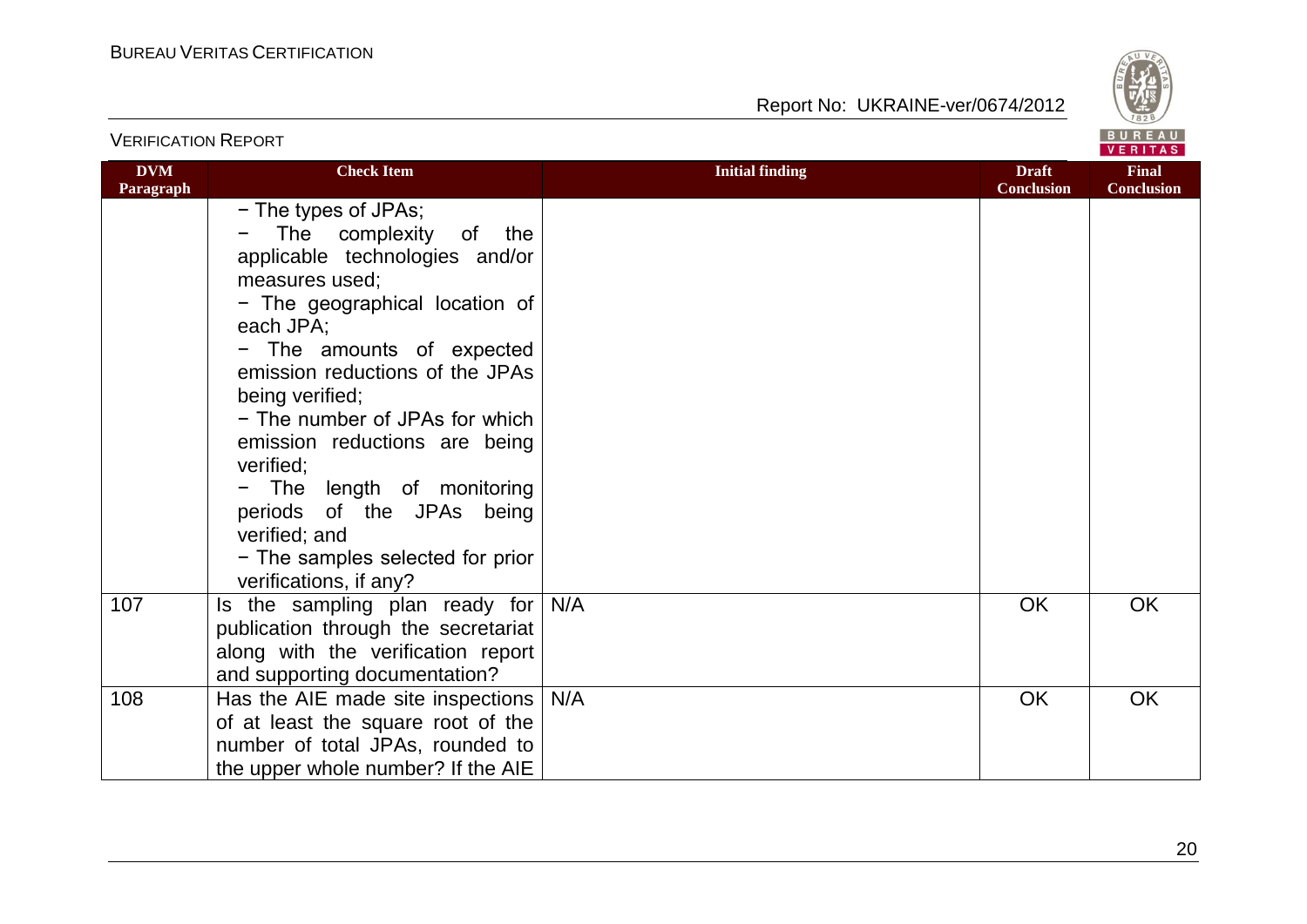

| <b>VERIFICATION REPORT</b> |                                                                                                                                                                                                                                     |                        |                                   | BUREAU<br><b>VERITAS</b>          |
|----------------------------|-------------------------------------------------------------------------------------------------------------------------------------------------------------------------------------------------------------------------------------|------------------------|-----------------------------------|-----------------------------------|
| <b>DVM</b><br>Paragraph    | <b>Check Item</b>                                                                                                                                                                                                                   | <b>Initial finding</b> | <b>Draft</b><br><b>Conclusion</b> | <b>Final</b><br><b>Conclusion</b> |
|                            | makes no site inspections or fewer<br>site inspections than the square<br>root of the number of total JPAs,<br>rounded to the upper<br>whole<br>number, then does the AIE provide<br>a reasonable explanation and<br>justification? |                        |                                   |                                   |
| 109                        | Is the sampling plan available for<br>submission to the secretariat for<br>the JISC.s ex ante assessment?<br>(Optional)                                                                                                             | N/A                    | <b>OK</b>                         | OK                                |
| 110                        | If the AIE learns of a fraudulently<br>included JPA, a fraudulently<br>monitored JPA or an inflated<br>number of emission reductions<br>claimed in a JI PoA, has the AIE<br>informed the JISC of the fraud in<br>writing?           | N/A                    | OK                                | <b>OK</b>                         |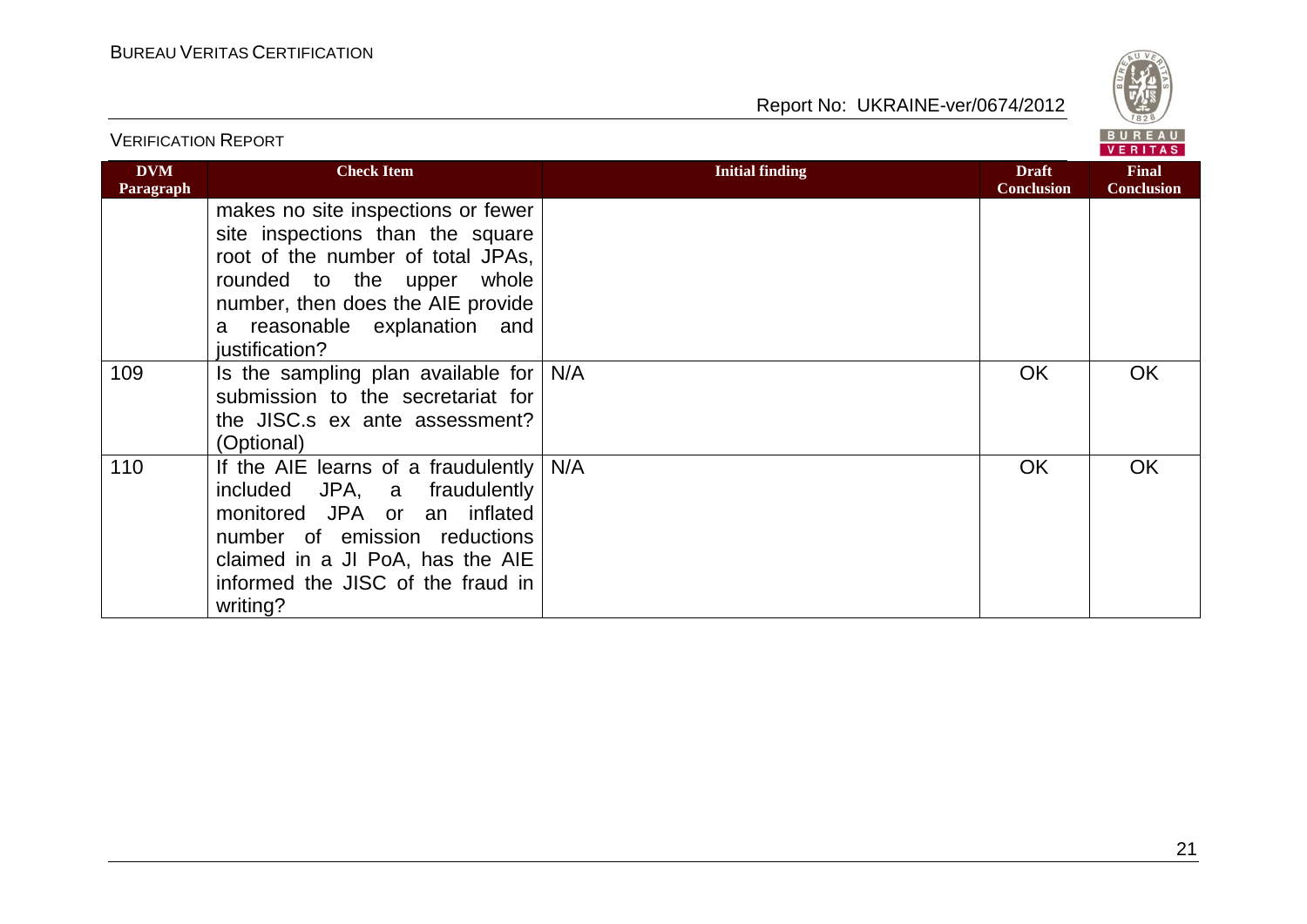

#### VERIFICATION REPORT

**Table 2 Resolution of Corrective Action and Clarification Requests**

| Draft report clarification and corrective<br>action requests by verification team                                                                                  | Ref. to<br>checkli<br>st<br>questio<br>$n$ in<br>table 1 | Summary of project participant<br>response                      | <b>Verification team</b><br>conclusion                              |
|--------------------------------------------------------------------------------------------------------------------------------------------------------------------|----------------------------------------------------------|-----------------------------------------------------------------|---------------------------------------------------------------------|
| Corrective Action Request (CAR) 01.<br>Please provide the Letter of Approval<br>issued by the DFP of Ukraine. Please also<br>specify ITL of the project in the MR. |                                                          | Letter of Approval issued by the<br>DFP of Ukraine is provided. | LoAs were provided to the<br>verification team. Issue is<br>closed. |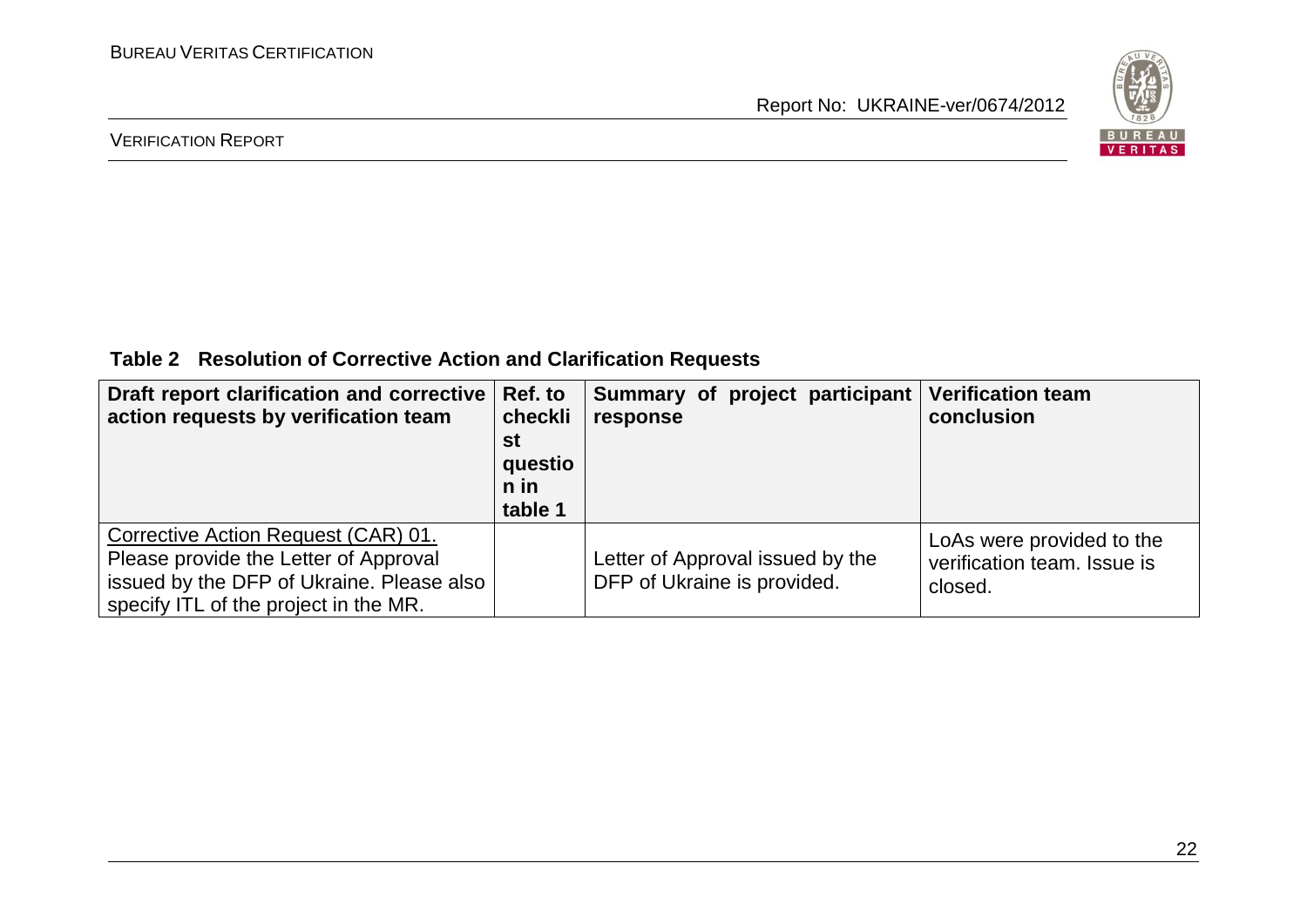

| <b>VERIFICATION REPORT</b>                                                                              |                                                                                                                                                                                                                                                                                                                                                                                                                                                                                                                                                                                         | <b>BUREAU</b><br><b>VERITAS</b> |
|---------------------------------------------------------------------------------------------------------|-----------------------------------------------------------------------------------------------------------------------------------------------------------------------------------------------------------------------------------------------------------------------------------------------------------------------------------------------------------------------------------------------------------------------------------------------------------------------------------------------------------------------------------------------------------------------------------------|---------------------------------|
| Corrective Action Request (CAR) 02.<br>Please specify ITL of the project in the<br>MR.                  | In accordance with JOINT<br><b>IMPLEMENTATION</b><br><b>DETERMINATION AND</b><br><b>VERIFICATION MANUAL</b><br>paragraphs 90 "The AIE should<br>assess whether at least one written<br>project approval by a Party<br>involved in the JI project, other<br>than the host Party(ies), has been<br>issued by the DFP of that Party<br>when submitting the first<br>verification report to the secretariat<br>for publication in accordance with<br>paragraph 38 of the JI guidelines,<br>at the latest". Project approval by<br>Parties involved is provided to the<br>verification team. | Issue is closed.                |
| Corrective Action Request (CAR) 03.<br>Please exclude reference 2 from p.3 of<br>the Monitoring report. | <b>Excluded</b>                                                                                                                                                                                                                                                                                                                                                                                                                                                                                                                                                                         | CAR is closed.                  |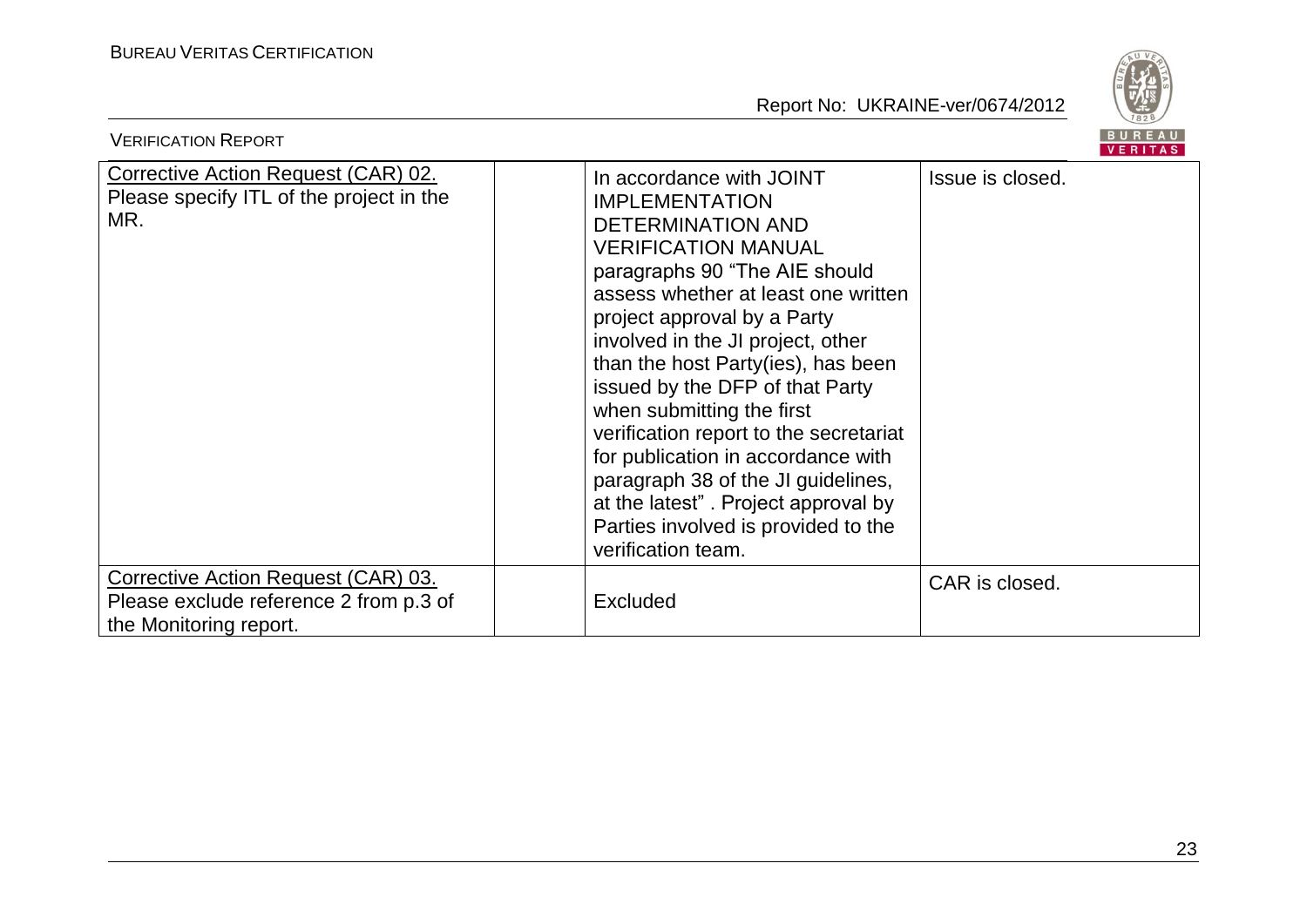

| <b>VERIFICATION REPORT</b>                                                                                                                               |                                                                                                                                                                                                                                                                                                                  | BUREAU<br>VERITAS                                                                          |
|----------------------------------------------------------------------------------------------------------------------------------------------------------|------------------------------------------------------------------------------------------------------------------------------------------------------------------------------------------------------------------------------------------------------------------------------------------------------------------|--------------------------------------------------------------------------------------------|
| Corrective Action Request (CAR) 04.<br>Reference 6 does not contain the referred<br>value 0.85. Please correct or clarify how<br>the value was achieved. | Reference is corrected. The<br>referred value 0.85 kg/m3 is taken<br>as an average between two<br>suggested types of diesel: summer<br>and winter<br>http://elarum.ru/info/standards/gost<br>- 305-82/table 2 from GOST 305-<br>82 Diesel Fuel. Specifications.<br>Values are converted from kg/m3<br>into kg/l. | CAR is closed based on the<br>appropriate explanation of<br>the origin of requested value. |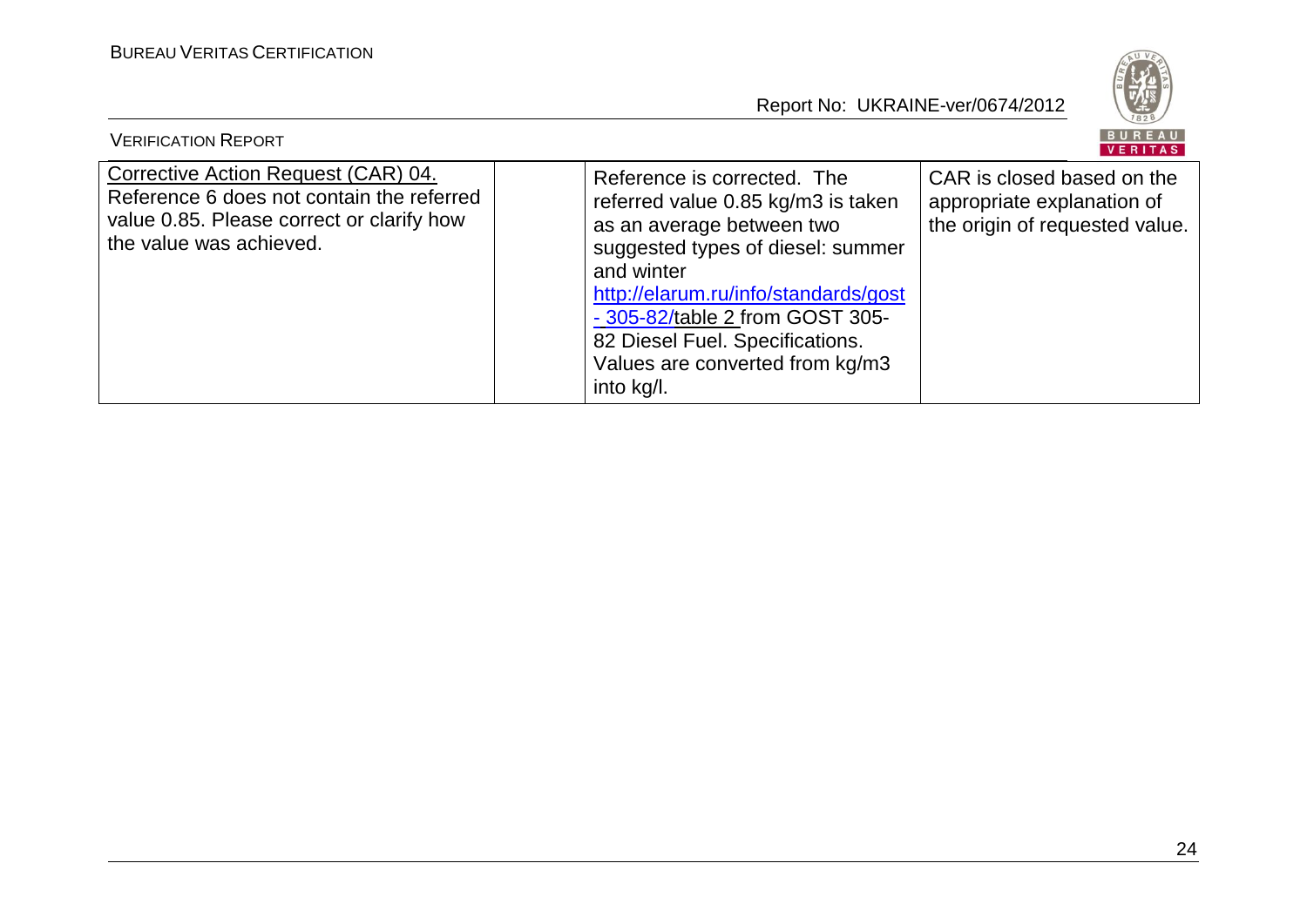

| <b>VERIFICATION REPORT</b>                                                                                                                                                     |                                                                                                                                                                                                                                                                                                                                                                                                                                                                                                                                                                                                                                                                                                                                                                                                                  | BUREAU<br><b>VERITAS</b>                                                                                        |  |  |
|--------------------------------------------------------------------------------------------------------------------------------------------------------------------------------|------------------------------------------------------------------------------------------------------------------------------------------------------------------------------------------------------------------------------------------------------------------------------------------------------------------------------------------------------------------------------------------------------------------------------------------------------------------------------------------------------------------------------------------------------------------------------------------------------------------------------------------------------------------------------------------------------------------------------------------------------------------------------------------------------------------|-----------------------------------------------------------------------------------------------------------------|--|--|
| <b>Corrective Action Request (CAR) 05.</b><br>For the parameter $EF_{CH4, \text{CM}}$ please use<br>the latest version of NIR for 1990-2010.<br>Please check the reference 11. | In latest NIR of Ukraine 1990-2010<br>asserts that there is coefficient of<br>methane emission for coal that is<br>already mined 2,4 m3/t (p.122). 2,4<br>$m3/t$ (p.122) is a coefficient of<br>emissions of methane in the post-<br>coal mining whereas in our<br>calculations we use another<br>coefficient such as average rate for<br>fugitive methane emissions from<br>coal mining. The principal<br>difference between these two<br>factors is one takes into account<br>the emissions of methane during<br>the mining, while another - post<br>production. The period after the<br>coal is not considered in the<br>project. That is why we use<br>average rate for fugitive methane<br>emissions from coal mining from<br>latest NIR where the coefficient is<br>presented. Reference 11 is<br>checked. | Explanation provided was<br>analyzed by the verification<br>team and found to be<br>appropriate. CAR is closed. |  |  |
| Corrective Action Request (CAR) 06.<br>Please check and correct the reference<br>11.                                                                                           | See answer to CAR 05.                                                                                                                                                                                                                                                                                                                                                                                                                                                                                                                                                                                                                                                                                                                                                                                            | Closed.                                                                                                         |  |  |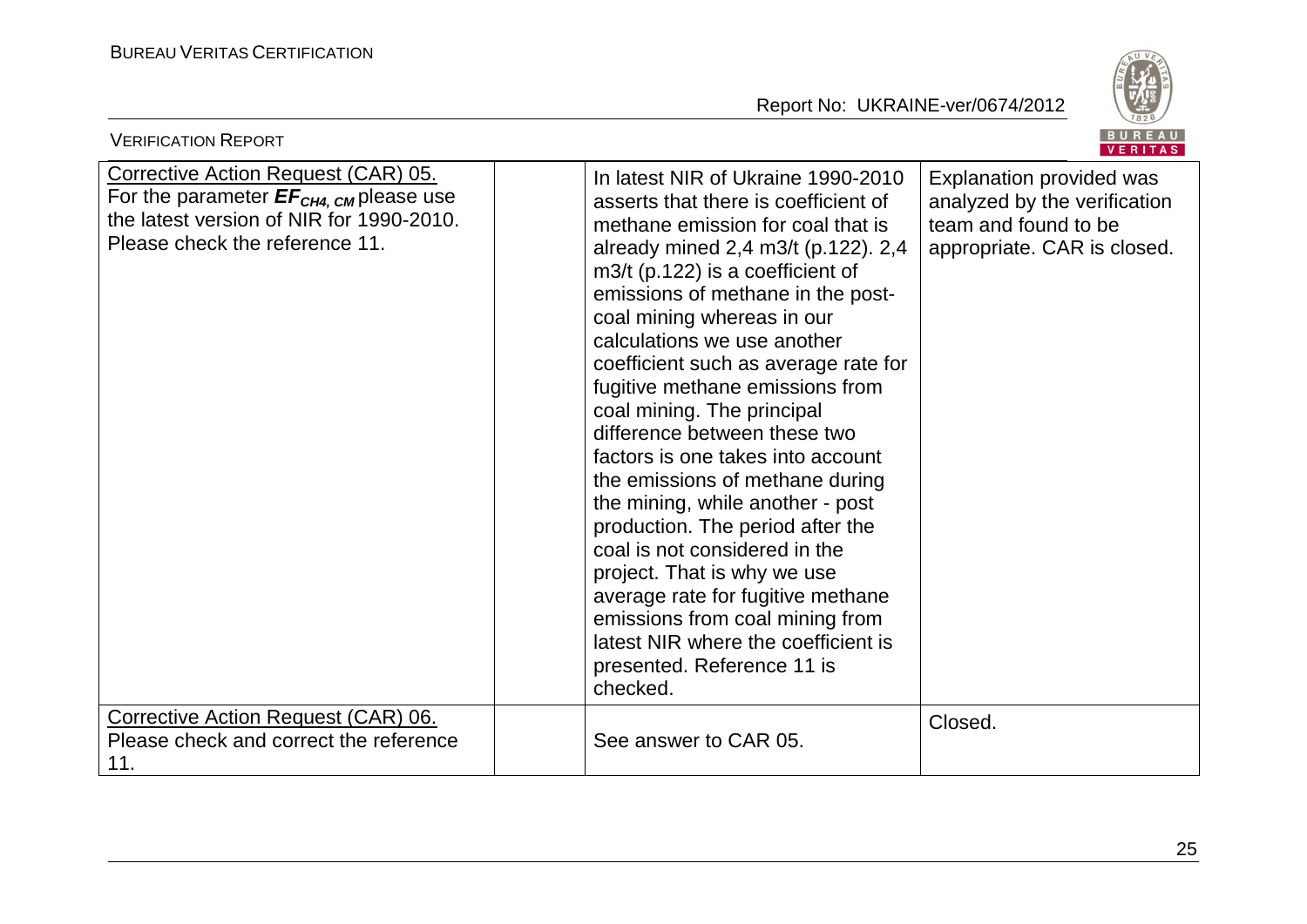

| <b>VERIFICATION REPORT</b>                                                                                                                                                                          |                                                                                                                                                                                                                               | <b>BUREAU</b><br><b>VERITAS</b>                                        |  |
|-----------------------------------------------------------------------------------------------------------------------------------------------------------------------------------------------------|-------------------------------------------------------------------------------------------------------------------------------------------------------------------------------------------------------------------------------|------------------------------------------------------------------------|--|
| Corrective Action Request (CAR) 07.<br>Please provide passport and calibration<br>certificates that ensure accuracy of<br>measuring in the monitoring period for<br>scales weighing extracted coal. | Passport and calibration<br>certificates that ensure accuracy of<br>measuring in the monitoring period<br>for scales is provided. In MR v1<br>was made a mistake in the dates of<br>calibration. The mistake is<br>corrected. | Issue is closed based on the<br>analysis of documentation<br>provided. |  |
| Corrective Action Request (CAR) 08.<br>Please provide passport and calibration<br>certificate for electric power meters.                                                                            | Passport and calibration certificate<br>for electric power meters are<br>provided.                                                                                                                                            | Issue is closed based on the<br>analysis of documentation<br>provided. |  |
| Corrective Action Request (CAR) 09.<br>Please provide the documental evidences<br>that training of personnel was conducted<br>in each year of the monitoring period.                                | The documental evidences that<br>training of personnel was<br>conducted according to schedule<br>are provided.                                                                                                                | Issue is closed based on the<br>analysis of documentation<br>provided. |  |
| Corrective Action Request (CAR) 10.<br>Please provide the numbers for all the<br>tables in the MR (see table on p.4 of the<br>MR).                                                                  | The numbers for all the tables in<br>the MR is provided.                                                                                                                                                                      | CAR is closed based on the<br>corrections in the MR.                   |  |
| <b>Clarification Request (CL) 01.</b><br>Please clarify whether dismantling facility<br>was operational for the whole monitoring<br>period or were there any stoppages in its<br>operation?         | Scheduled downtimes for repairs<br>and due to the severe frosts is<br>presented in sheet "data" of excel<br>file and in section B.1 of MR.                                                                                    | CL is closed                                                           |  |